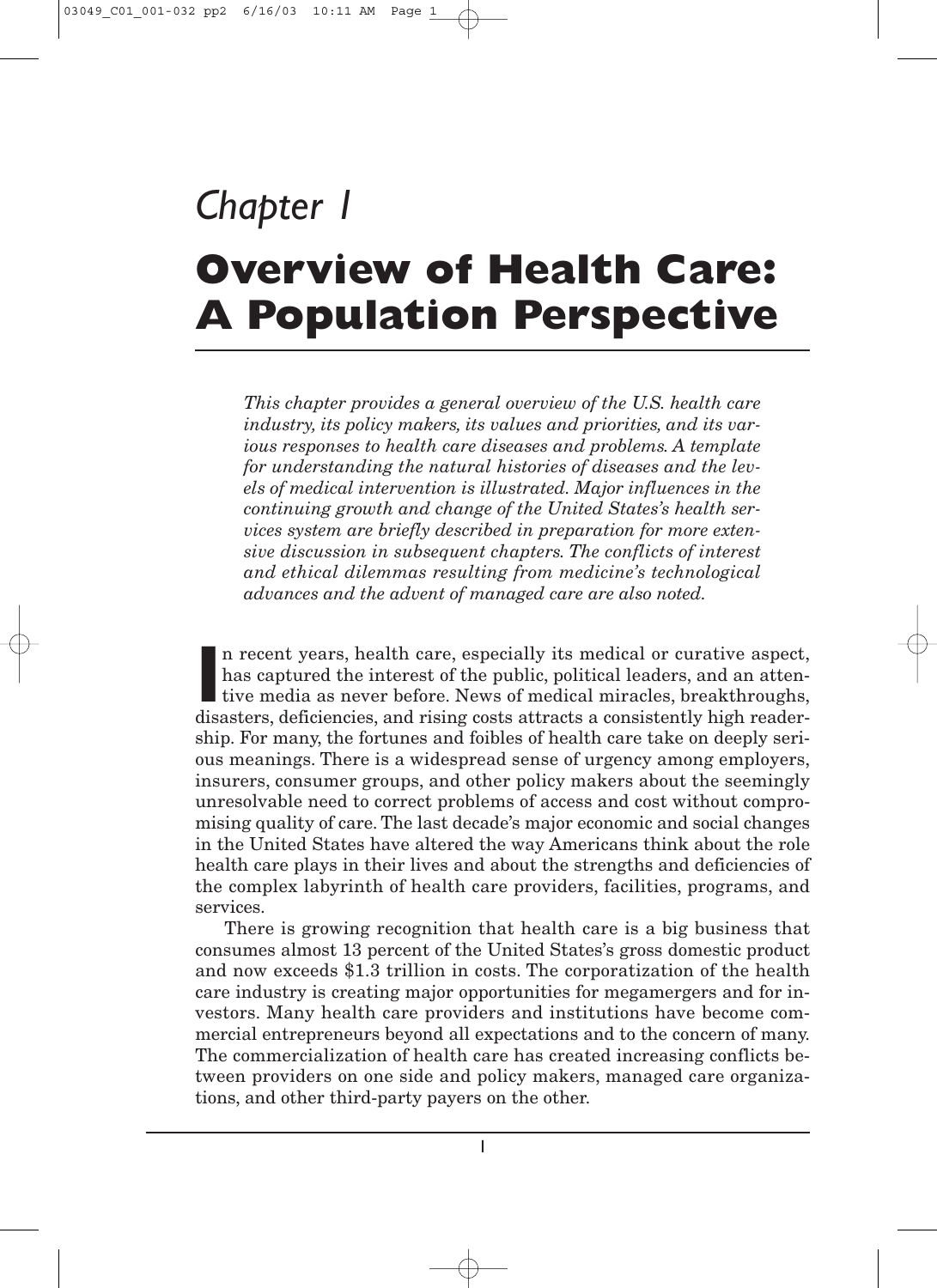#### 2 ■ OVERVIEW OF HEALTH CARE: A POPULATION PERSPECTIVE

Physicians are seeking public support for their concern that managed care may constrain expenditures without adequate regard for the quality of care. Policy makers and care managers assert that physicians expressing concerns over quality is a way to resist scrutiny and accountability without regard for economic efficiency. Against this contentious background, health care policy debates will likely continue to be unproductive. Recriminations from both sides block attempts at constructive dialogue.

# **Problems of Health Care**

Although there are philosophical and political differences that fuel the debates about health care policies and reforms, there is general agreement that the health care system in the United States, as in most other countries, is fraught with problems and dilemmas. In spite of its impressive accomplishments, the U.S. health care system exhibits inexplicable contradictions in objectives; unwarranted variations in performance, effectiveness, and efficiency; and long-standing difficulties in its relationships with the public and with governments.

The strategies for addressing the problems of cost, access, and quality over the last 30 years reflect the periodic changes in political philosophies. The government-sponsored programs of the 1960s were designed to improve access for older adults and low-income populations without regard for the inflationary effects on costs. These programs were followed by regulatory attempts to address first the availability and price of health services, then the organization and distribution of health care, and then its quality. In the 1990s, the ineffective patchwork of government-sponsored health system reforms was superseded by the emergence of market-oriented changes, competition, and privately organized managed care organizations.

The failure of government-initiated reforms created a vacuum that was filled quickly by the private sector. There is a difference, however, between recent governmental goals for health care reform and those of the market. Although the proposed government programs try to maintain some balance among costs, quality, and access, the primary goal of the market is to contain costs. As a result, there are serious concerns that market-driven reforms may not result in a health care system that equitably meets the needs of all Americans.

As Eli Ginzberg, writing in the *New England Journal of Medicine*, points out, as long as the dominant interest groups—government, employers, the public, and major provider groups—do not agree on how to change the system to accomplish widely desired reforms, the American people will continue temporizing. They are "unwilling to risk the strengths of our existing health care system in a radical effort to remedy admittedly serious deficiencies." <sup>1</sup>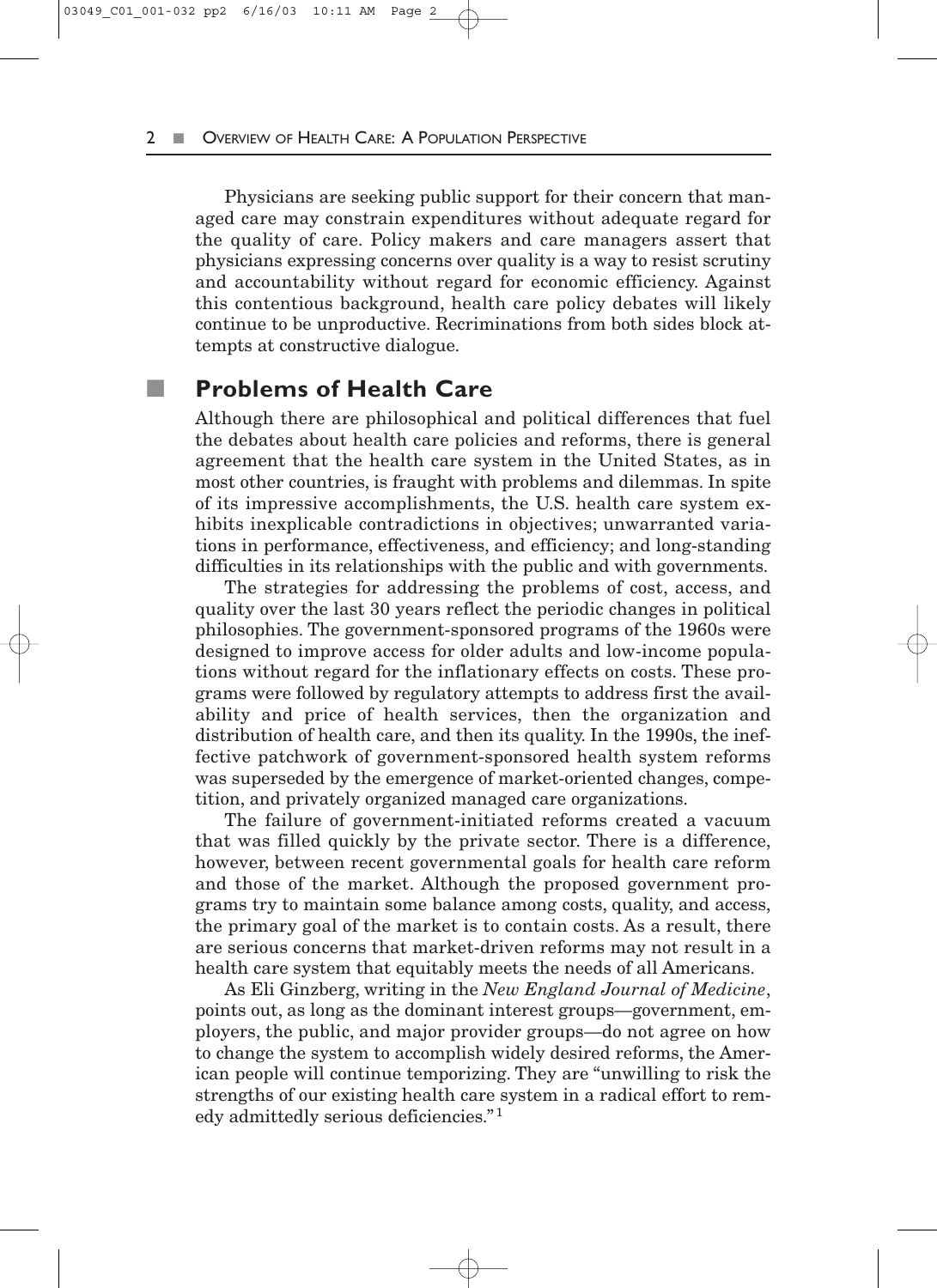# **Understanding Health Care**

Health care policy usually reflects public opinion. Finding acceptable solutions to the perplexing problems of health care will depend on public understanding and acceptance of both the existing circumstances and the benefits and risks of proposed remedies. Many of the communication problems regarding health policy stem from the public's inadequate understanding of health care and its delivery system.

Early practitioners purposely fostered the mystique surrounding medical care as a means to set themselves apart from the patients they served. Endowing health care with a certain amount of mystery encouraged patients to maintain blind faith in the capability of their physicians, even when the state of the science did not justify it. When advances in the understanding of the causes, processes, and cures of specific diseases revealed that previous therapies and methods of patient management were based on erroneous premises, physicians were not held responsible. Although the world's most advanced and proficient health care system provides a great deal of excellent care, the lack of public knowledge has allowed much care to be delivered that was less than beneficial, and some that was inherently dangerous.

Now, however, the romantic naivete with which health care and its practitioners were viewed has eroded significantly. Since the revealing debates over President Clinton's health care reform proposal of 1993 and the public's increasing exposure to the concepts of managed care, attitudes toward health care and its practitioners have changed. Whether or not it was ever true, the long-held assumption by both health care providers and patients that their dictator–follower relationship was inviolate no longer exists.

Rather than a confidential contract between the provider and the consumer, the health care relationship now includes a voyeuristic collection of insurers, payers, managers, and quality assurers. Providers no longer have a monopoly on health care decisions and actions. Although the increasing scrutiny and accountability may be onerous and costly to physicians and other providers, it represents the concerns of those paying for health care—governments, insurers, employers, and patients—about the value received for their expenditures. That these questions have been raised reflects the prevailing opinion that those who now chafe under the scrutiny are, at least indirectly, responsible for generating the excesses in the system while at the same time neglecting the problems of limited access to health care for many.

Cynicism about the health care system has grown as increasing information about the problems of costs, quality, and access has become public. People who viewed medical care as a necessity provided by physicians who adhere to scientific standards based on tested and proven therapies have been disillusioned to learn that major knowledge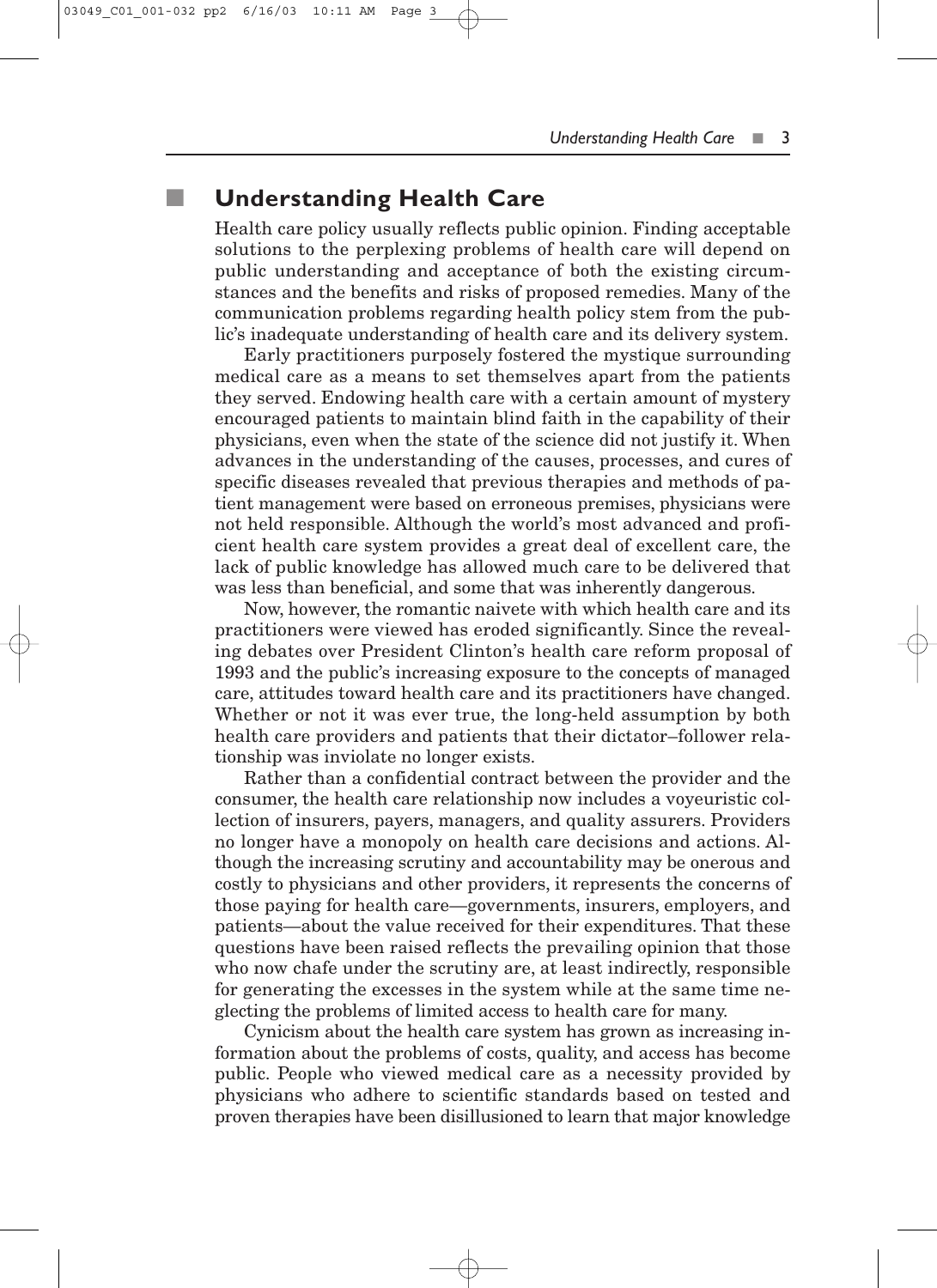#### OVERVIEW OF HEALTH CARE: A POPULATION PERSPECTIVE

gaps contribute to highly variable use rates for therapeutic and diagnostic procedures that have produced no measurable differences in outcomes. Nevertheless, recent attempts at systemwide reforms repeatedly have demonstrated the enormously complex issues that underlie the health industry's problems and the ineptitude of the system's leadership in addressing them. Writing in a 1996 issue of *Newsweek*, journalist Robert J. Samuelson stated, "We've had enough grand reforms which promise much and deliver little. They will never create our ideal health care system: one that provides all the care people want without huge costs or intrusive controls from either government or business. That system is impossible; too many of its goals collide."<sup>2</sup>

Many health care system employees also have become discouraged. Institutional and agency administrators who say they care about patients but must reflect overriding budget considerations in every action confuse and demoralize health care workers. Most individuals in health care chose a health occupation, not because of the income potential, but because they had a sense of caring and social justice. They made trade-offs and sacrifices for their values only to find that the reality is quite different. Nurses, the largest component of the health care workforce, are especially frustrated with their current role in hospitals. They feel overworked, unable to meet their own standards of quality care, and stressed to the point of leaving the profession. It is hoped that when the health care system again becomes stabilized in a more predictable economic environment, those contradictory messages from higher administrative levels will cease.

# **Why Patients and Providers Behave the Way They Do**

In Chapter 3, the evolution of the U.S. system of hospitals makes clear the long tradition of physicians and other health care providers behaving in an authoritarian manner towards patients. Hospitalized patients, removed from their usual places in society, were expected to be compliant and grateful to be in the hands of someone far more learned than themselves. The fact that submissive patient behavior has characterized even otherwise domineering individuals when they become ill has interested a great many researchers. Because the health beliefs and actions of patients have much to do with their timely and appropriate use of the health care system and their disposition and motivation to cooperate in their treatment, physicians, nurses, and social scientists have studied patient behavior for decades to try to understand the "sick role."

In 1951 Talcott Parson suggested that ill individuals in Westerndeveloped nations demonstrate predictable behaviors, and his theories are still recognized as contributing to the understanding of illness behavior. Frederick Wolinsky stated that Parson's description of the sick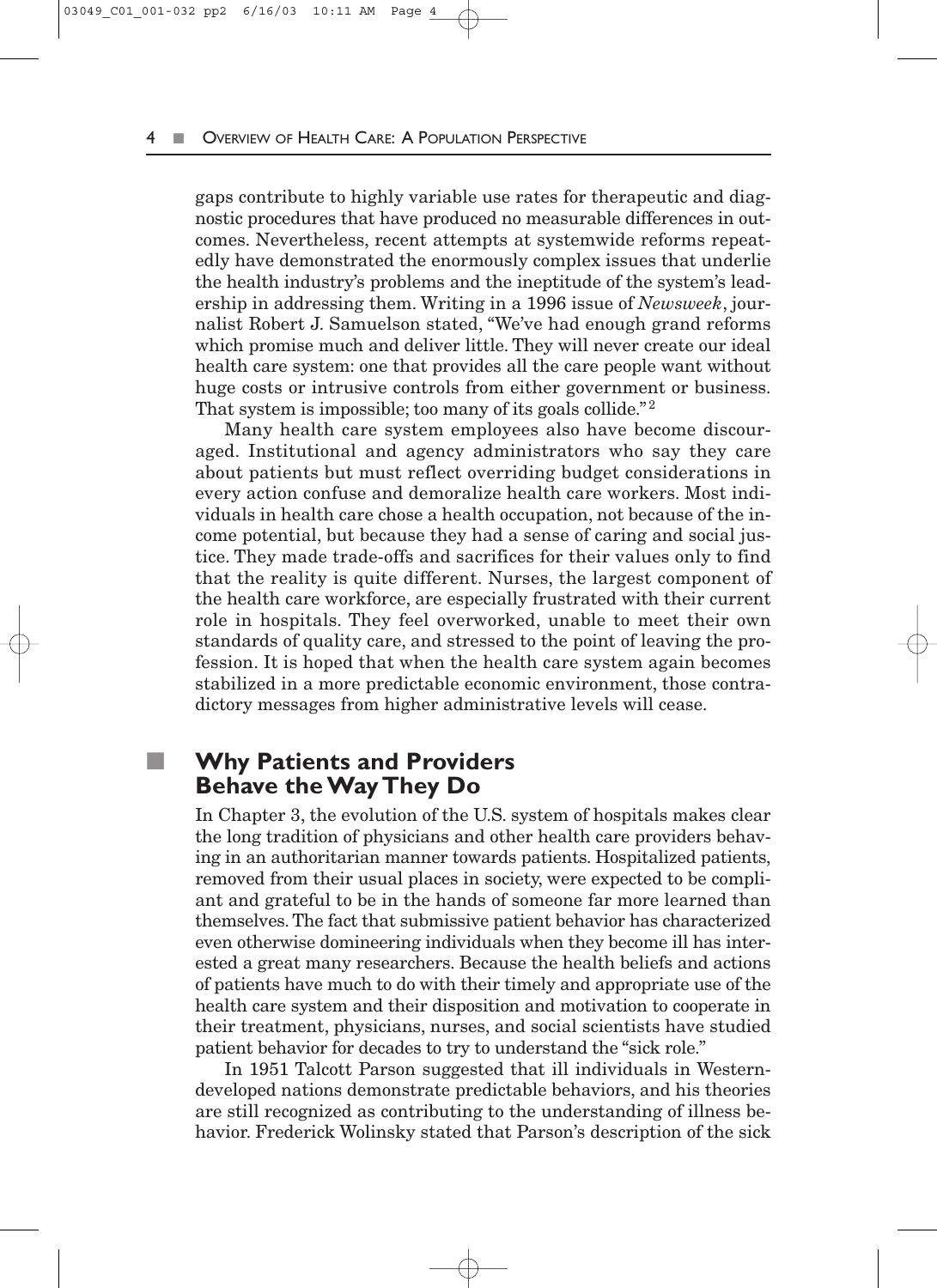role was "an integral part of the sociocultural definition of health and illness." <sup>3</sup> Wolinsky reviewed the four major elements of Parson's assumptions. First, ill people believe they are not solely responsible for their condition and that it is not within their power to get well. Second, by virtue of their diminished function, ill people are exempt from normal personal and social obligations in proportion to the severity of their illness. Third, because illness is undesirable, sick people are expected to take appropriate action and enlist the aid of others in getting well. Fourth, sick people are obliged to obtain competent assistance, usually from a physician, to aid recovery and to comply with the treatment and advice received.

Parson's description of the sick role explains why patients often abdicate personal responsibility for their condition and recovery to a health care system more than willing to accept the authority to decide what is best for them. More recently, however, recognizing the benefits of more proactive roles for patients and the improved outcomes that result, both health care providers and consumers are encouraging significant patient participation in every health care decision.

# **Indexes of Health and Disease**

Although health care providers, researchers, analysts, and others in the health services industry have created a detailed and comprehensive taxonomy of diseases and disabilities, definitions of what constitutes "health" are frustratingly ambiguous. The 1958 World Health Organization (WHO) definition, "a state of complete physical, mental and social well-being and not merely the absence of disease," is hardly measurable and rarely achievable—certainly not for any extended length of time.<sup>4</sup> Thus, much of "health" is so subjective that for all practical purposes, it is determined clinically by the converse whether individual physical, physiological, and laboratory test values fall within or outside of "normal" parameters.

The body of statistical data about health and disease has grown enormously since the late 1960s, when the government began analyzing information obtained from Medicare and Medicaid claims, and computerized hospital and insurance data allowed the retrieval and exploration of huge files of clinical information. In addition, there have been continuing improvements in the collection, analysis, and reporting of vital statistics and communicable and malignant diseases by state and federal governments.

Data collected over time and international comparisons reveal common trends among developed countries. Birth rates have fallen, and life expectancies have lengthened so that older people make up an increasing proportion of total populations. The percentage of individuals who are disabled or dependent has grown as the health care professions have improved their capacity to rescue moribund individuals.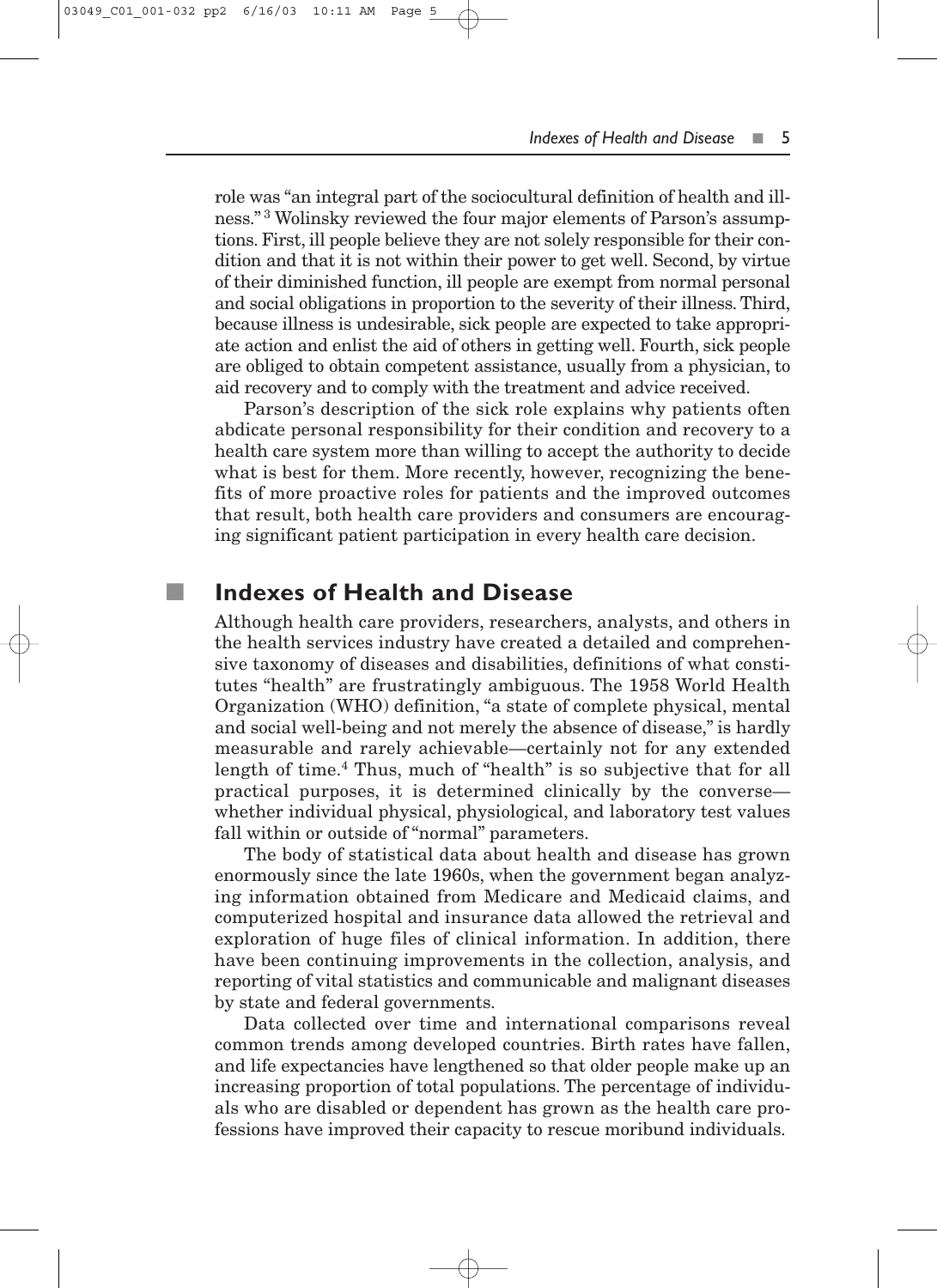#### OVERVIEW OF HEALTH CARE: A POPULATION PERSPECTIVE

Infant mortality and maternal mortality, the international indicators of social and health care improvement, have continued to decline in the United States, but have not reached the more commendable levels of countries with more demographically homogeneous populations. In the United States the differences in infant mortality rates between inner city neighborhoods and suburban communities may be greater than those between developed and undeveloped countries. The continuing inability of the health care system to address those discrepancies effectively reflects the system's ambiguous priorities.

# ■ **Natural Histories of Disease and the Levels of Prevention**

For many years, epidemiologists and health services planners have used a matrix for placing everything known about a particular disease or condition in the sequence of its origin and progression when untreated; this schema is called the natural history of disease. Many diseases, especially chronic diseases that may last for decades, have an irregular evolution and extend through a sequence of stages. When the causes and stages of a particular disease or condition are defined in its natural history, they can be matched against the health care interventions intended to prevent the condition's occurrence or to arrest its progress after its onset. Because these health care interventions are designed to prevent the condition from advancing to the next, and usually more serious, level in its natural history, the interventions are classified as the "levels of prevention." Figures 1–1 through 1–3 illustrate the concept of the natural history of disease and levels of prevention.

The first level of prevention is the period during which the individual is "at risk" to the disease, but is not yet affected. Called the "prepathogenesis period," it identifies those behavioral, genetic, environmental, and other factors that increase the individual's likelihood of contracting the condition. Some risk factors, such as smoking, may be altered, whereas others, such as genetic factors, may not.

When such risk factors combine to produce a disease, the disease usually is not manifest until certain pathological changes occur. This stage is a period of clinically undetectable, presymptomatic disease. Medical science is working hard to improve its ability to diagnose disease earlier in this stage. Because many conditions evolve in irregular and subtle processes, it is often difficult to determine the point at which an individual may be designated "diseased" or "not diseased." Thus, each natural history has a "clinical horizon," defined as the point at which medical science becomes able to detect the presence of a particular condition. Because the pathological changes may become fixed and irreversible at each step in the disease progress, preventing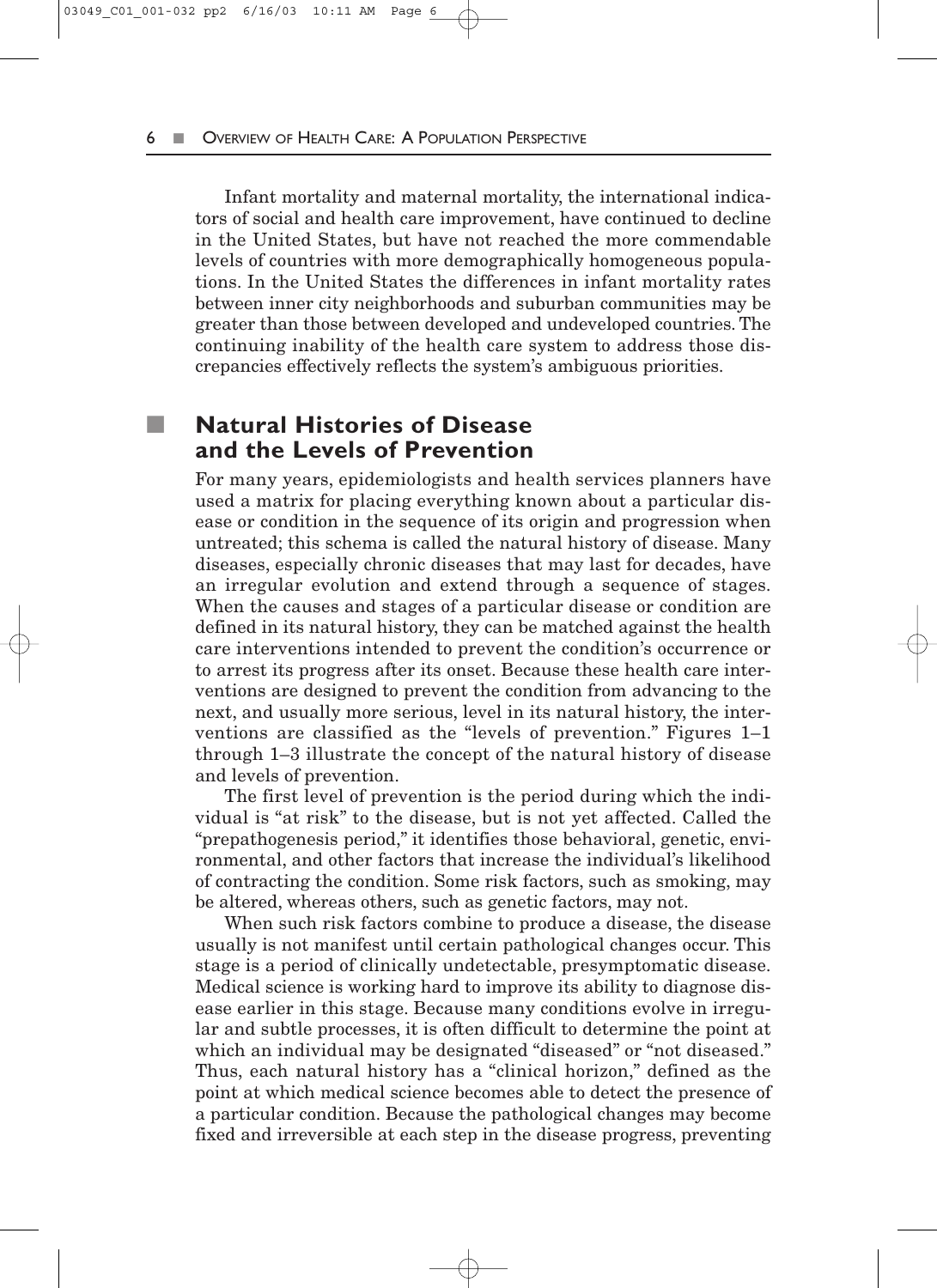

 $\oplus$ 

 $\oplus$ 

**Figure 1–1** Natural History of Disease.

*Source:* Reprinted with permission from H.R. Leavell and E.G. Clark, *Preventative Medicine for the Doctor in His Community: An Epidemiologic*  Source: Reprinted with permission from H.R. Leavell and E.G. Clark, Preventative Medicine for the Doctor in His Community: An Epidemiologic Approach, 3rd edition, p. 20, @ 1965, the McGraw Hill Companies, Inc. *Approach*, 3rd edition, p. 20, © 1965, the McGraw Hill Companies, Inc.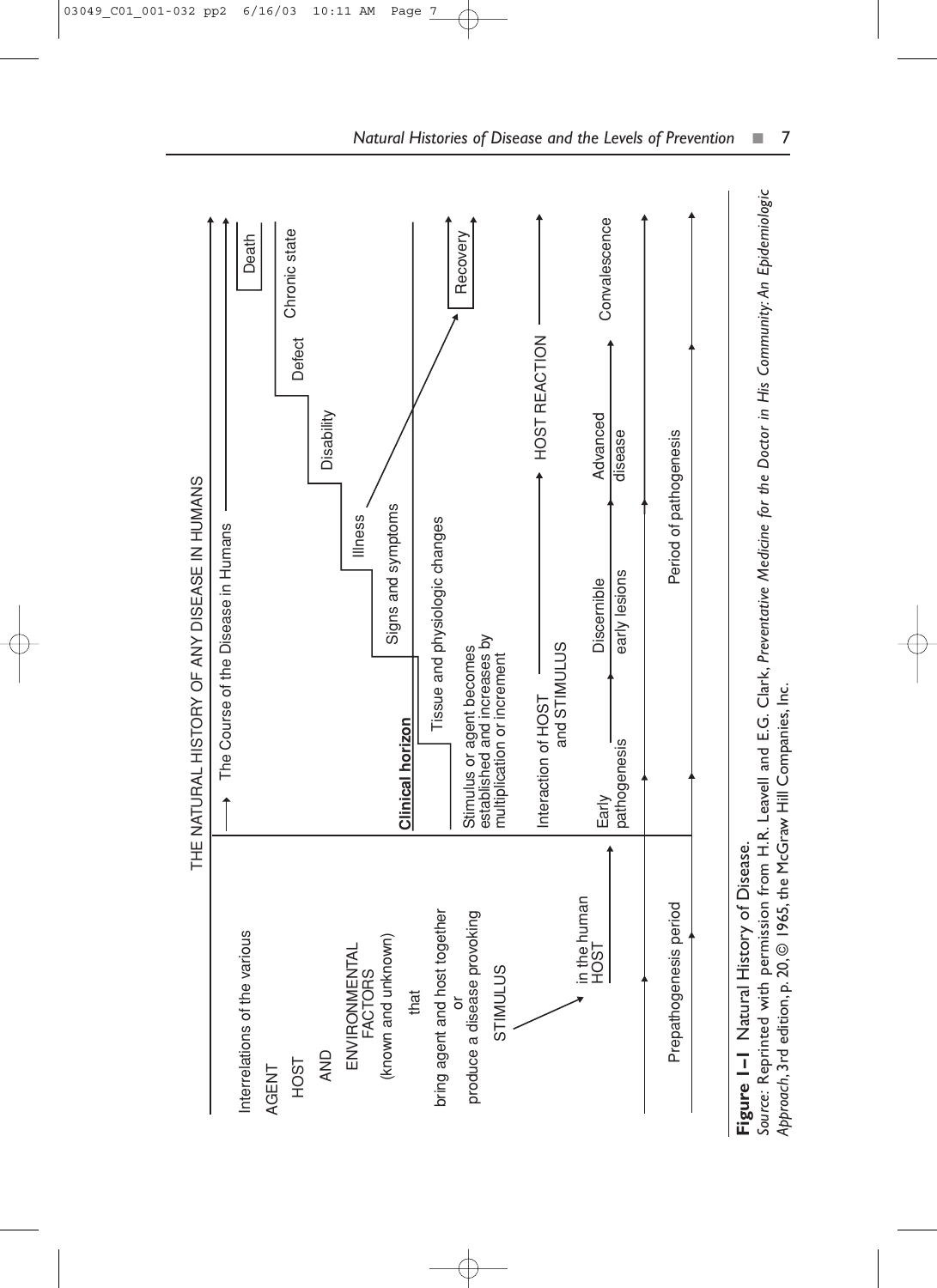| Attention to personal<br>Specific Protection<br>Protection against<br>Protection from<br>Protection from<br>1. Use of specific<br>Use of specific<br>immunizations<br>environmental<br>Avoidance of<br>occupational<br>By means of<br>carcinogens<br>PREPATHOGENESIS PERIOD<br>sanitation<br>accidents<br>nutrients<br>hygiene<br>hazards<br>$\overline{r}$<br>Νi<br>4.<br>ιó<br>က်<br>Ġ<br>ထ<br>5. Marriage counseling<br>and sex education<br>S,<br>Attention to person-<br>agreeable working<br><b>Health Promotion</b><br>2. Good standard of<br>nutrition adjusted<br>6. Genetics<br>7. Periodic selective<br>1. Health education<br>ality development<br>Provision of ade-<br>recreation, and<br>quate housing<br>developmental<br>phases of life<br>examinations<br>conditions | Pathogenesis<br>diseases<br>Objectives:<br>Early<br>പ്പ് ന്<br>ςi<br>က်<br>Host, and Environmental | To prevent the spread<br>measures, individua<br>To cure and prevent<br>disease processes<br>Early Diagnosis and<br>Screening surveys<br>complications and<br>Prompt Treatment<br>of communicable<br>examinations<br>1. Case finding<br>To prevent<br>and mass<br>Selective | Reaction of the Host to the Stimulus<br>Advanced<br>PERIOD OF PATHOGENESIS<br>Disease<br>to arrest the disease<br>Provision of facilities<br>to limit disability and<br>. Adequate treatment<br>Disability Limitation<br>complications and<br>to prevent death<br>process and to<br>prevent further<br>sequelae<br>Early Lessons<br>Discernible<br>ςi | Convalescence<br>remaining capacities<br>Selective placement<br>. Provision of hospital<br>public and industry,<br>As full employment<br>Education of the<br>maximum use of<br>and community<br>Rehabiliation<br>retraining and<br>education for<br>rehabilitated<br>to utilize the<br>as possible<br>facilities for<br>Νi<br>က်<br>4. ro |
|---------------------------------------------------------------------------------------------------------------------------------------------------------------------------------------------------------------------------------------------------------------------------------------------------------------------------------------------------------------------------------------------------------------------------------------------------------------------------------------------------------------------------------------------------------------------------------------------------------------------------------------------------------------------------------------------------------------------------------------------------------------------------------------|----------------------------------------------------------------------------------------------------|----------------------------------------------------------------------------------------------------------------------------------------------------------------------------------------------------------------------------------------------------------------------------|-------------------------------------------------------------------------------------------------------------------------------------------------------------------------------------------------------------------------------------------------------------------------------------------------------------------------------------------------------|-------------------------------------------------------------------------------------------------------------------------------------------------------------------------------------------------------------------------------------------------------------------------------------------------------------------------------------------|
| allergens<br>Primary Prevention                                                                                                                                                                                                                                                                                                                                                                                                                                                                                                                                                                                                                                                                                                                                                       | disability<br>4                                                                                    | To shorten period of<br>Secondary Prevention<br>sequelae                                                                                                                                                                                                                   |                                                                                                                                                                                                                                                                                                                                                       | Use sheltered colony<br>Work therapy in<br>hospitals<br><b>Tertiary Prevention</b><br>ۿ                                                                                                                                                                                                                                                   |

 $\oplus$ 

**Figure 1–2** Levels of Prevention.

**Figure 1–2** Levels of Prevention.<br>Source: Reprinted with permission from H.R. Leavell and E.G. Clark, Preventative Medicine for the Doctor in His Community: An Epidemiologic<br>Approach, 3rd edition, p.21, © 1965, the McGraw *Source:* Reprinted with permission from H.R. Leavell and E.G. Clark, *Preventative Medicine for the Doctor in His Community: An Epidemiologic Approach*, 3rd edition, p. 21, © 1965, the McGraw Hill Companies, Inc.

#### 8 **COVERVIEW OF HEALTH CARE: A POPULATION PERSPECTIVE**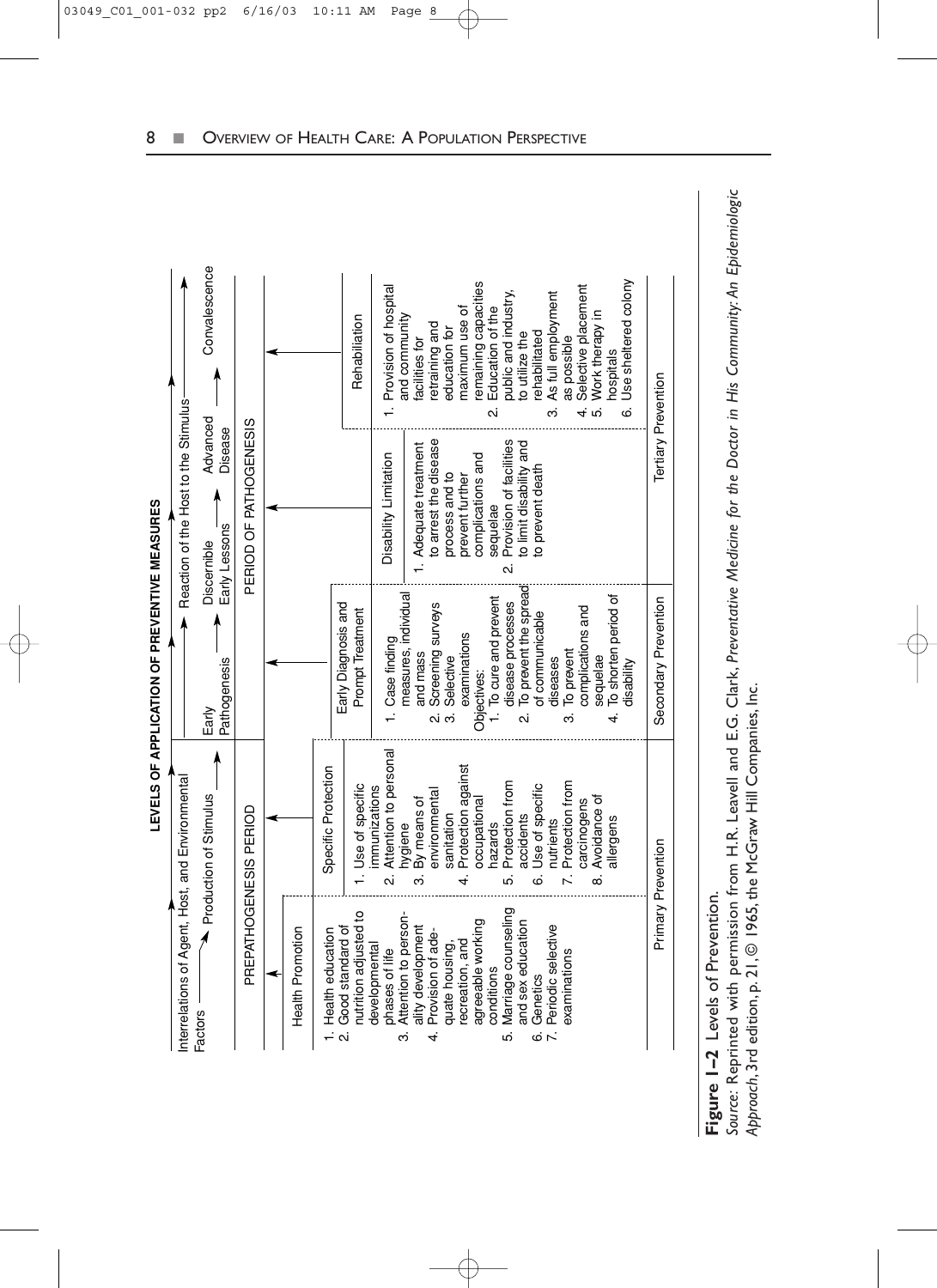each succeeding step of the disease is therapeutically important. This concept emphasizes the preventive aspect of clinical interventions.

Primary prevention, or the prevention of disease occurrence, refers to measures designed to promote health (e.g., health education to encourage good nutrition, exercise, and genetic counseling) and specific protections (e.g., immunization and the use of seat belts).

Secondary prevention involves early detection and prompt treatment to achieve an early cure, if possible, or to slow progression, prevent complications, and limit disability. Most of preventive health care currently is focused on this area.

Tertiary prevention consists of rehabilitation and maximizing remaining functional capacity when disease has occurred and left residual damage. This stage represents the most costly, labor-intensive aspect of medical care and depends heavily on effective teamwork by representatives of a number of health care disciplines.

Figure 1–4 illustrates the natural history and levels of prevention for the aging process. Although aging is not a disease, it is a condition often accompanied by medical, mental, and functional problems that should be addressed by a range of health care services at each level of prevention.

The natural history of diseases and the levels of prevention are presented to illustrate two very important aspects of the U.S. health care system. First, it quickly becomes apparent in studying the natural history and levels of prevention for almost any of the common causes of disease and disability that the focus of health care historically has been directed at the curative and rehabilitative side of the disease continuum. Serious attention has been paid to refocusing the system on the health promotion/disease prevention side of those disease schemas only after the costs of diagnostic and remedial care became an unacceptable burden, and the lack of adequate insurance coverage for over 40 million Americans became a public and political embarrassment.

The second important aspect of the natural history concept is its value in planning community services. The illustration on aging is a good example. That natural history and service levels blueprint provides the planning framework for a multidisciplinary health services planning group to identify and match the community's existing services with those proposed in the idealized levels of prevention. Within this framework, the group begins to plan and initiate the services necessary to fill the gaps.

# ■ **Major Stakeholders in the U.S. Health Care Industry**

It is important to come to an understanding of the health care industry and to recognize the number and variety of its stakeholders. The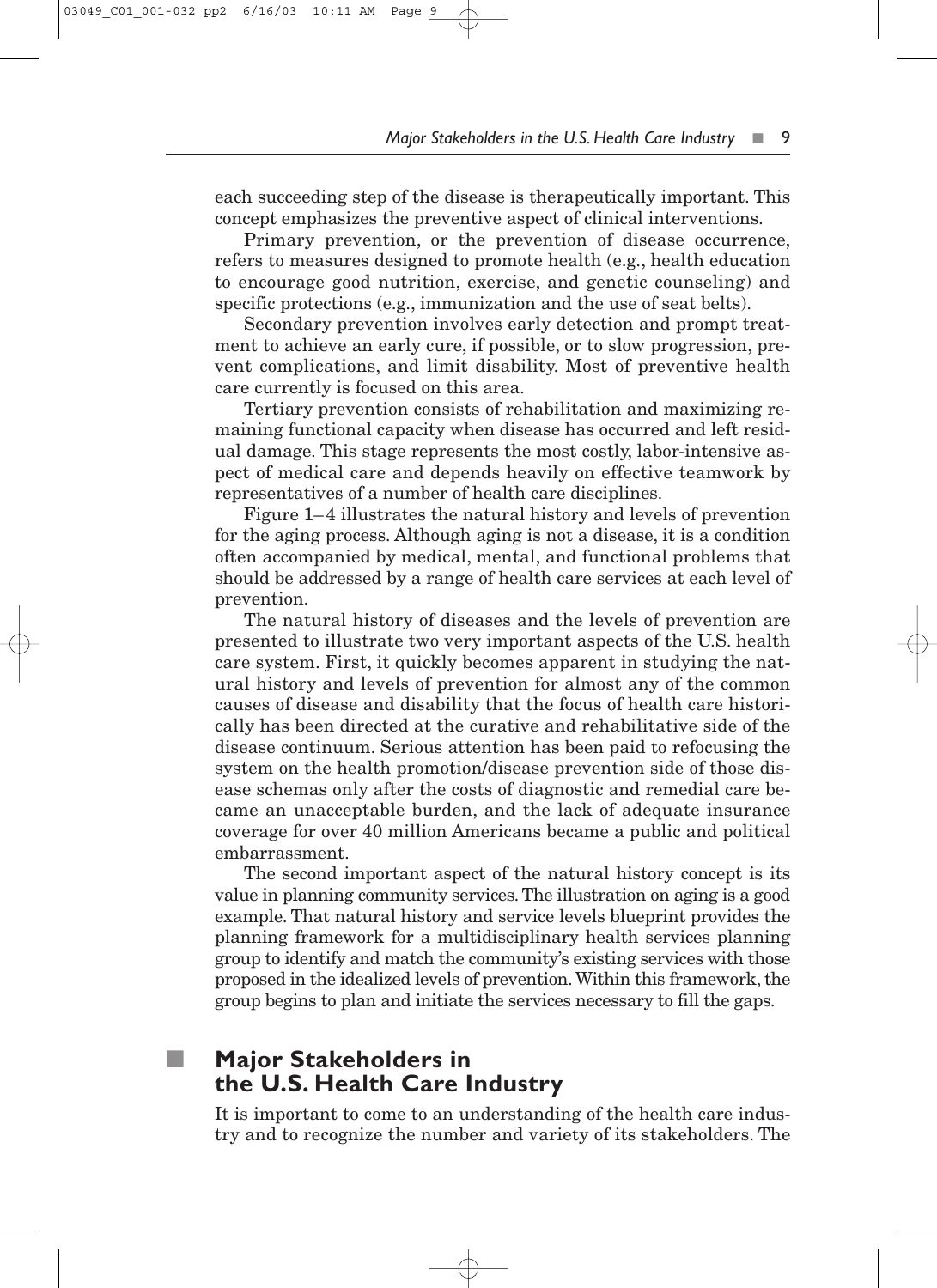

 $\oplus$ 

#### 10 ■ OVERVIEW OF HEALTH CARE: A POPULATION PERSPECTIVE

 $\displaystyle\bigoplus$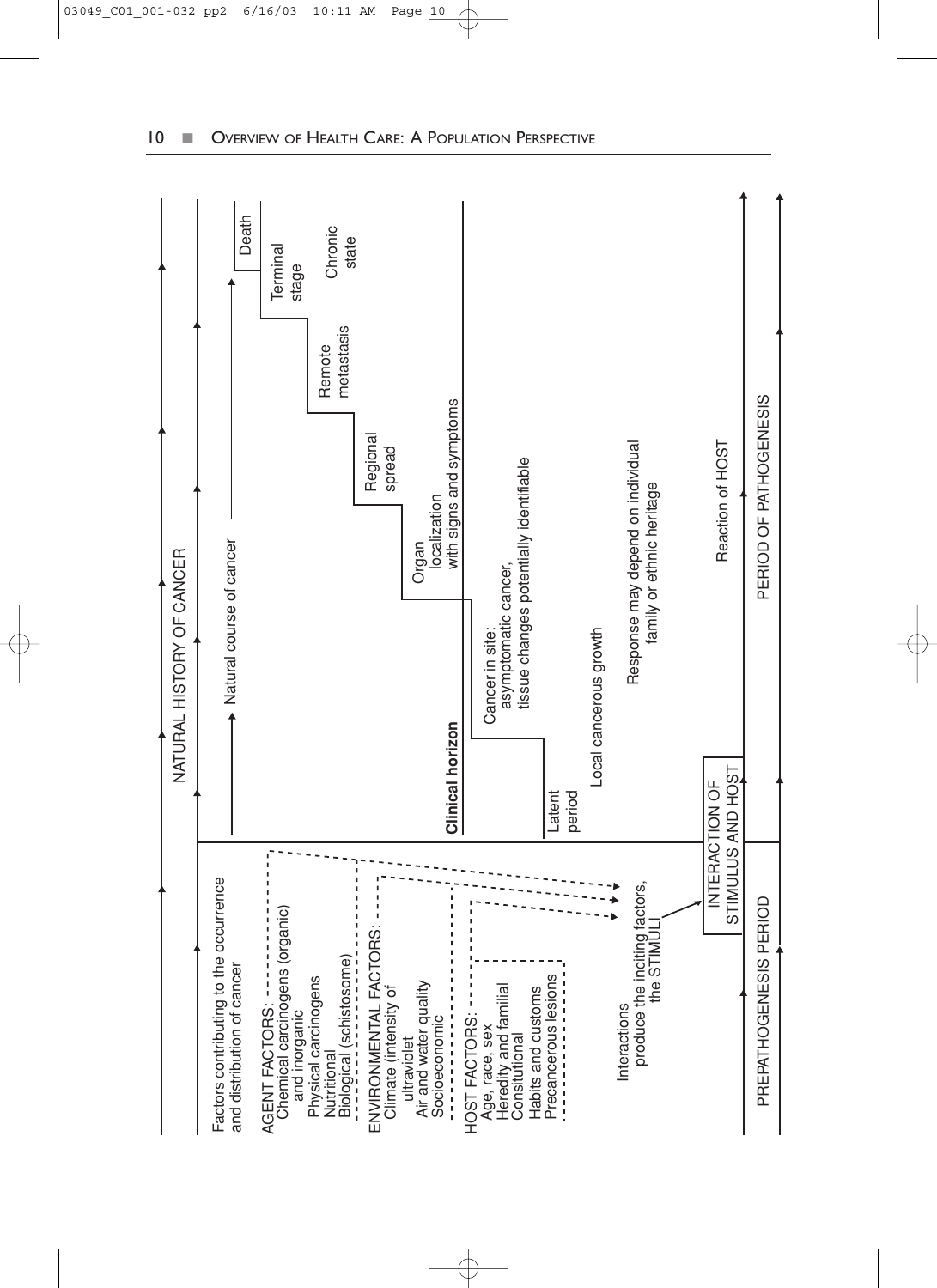|  | Rehabilitation                                                        |                        |                                         | Physical and psychologic<br>rehabilitation<br>support and |                                                                                                 |                      |                                                        | from H.R. Leavell and E.G. Clark, Preventative Medicine for the Doctor in His Community: An Epidemiologic |
|--|-----------------------------------------------------------------------|------------------------|-----------------------------------------|-----------------------------------------------------------|-------------------------------------------------------------------------------------------------|----------------------|--------------------------------------------------------|-----------------------------------------------------------------------------------------------------------|
|  |                                                                       |                        |                                         | Disability Limitation                                     | Surgical reconstruction<br>Continued treatment<br>Convalescent care<br>Prostheses               | Tertiary Prevention  |                                                        |                                                                                                           |
|  |                                                                       |                        | Early Diagnosis and<br>Prompt Treatment | Self examination                                          | Selective examinations<br>Cancer detection<br>Chemotherapy<br>screening<br>Radiation<br>Surgery | Secondary Prevention | S OF APPLICATION OF PREVENTIVE MEASURES AGAINST CANCER |                                                                                                           |
|  | Elimination or protection<br>Specific Protection<br>against known and |                        |                                         |                                                           | Detection and elimination<br>of precancerous<br>carcinogens<br>lesions                          |                      | LEVEL                                                  | Figure 1-3 Natural History and Levels of Prevention of Cancer.                                            |
|  | <b>Health Promotion</b>                                               | Education of community | to change attitudes<br>toward cancer    | Increased index of<br>suspicion                           | Recruitment and training<br>Environmental quality<br>of specialists                             | Primary Prevention   |                                                        | Source: Reprinted with permission                                                                         |

Æ

↧

*Approach*, 3rd edition, p. 272–273, © 1965, the McGraw Hill Companies, Inc.

Approach, 3rd edition, p. 272-273, @ 1965, the McGraw Hill Companies, Inc.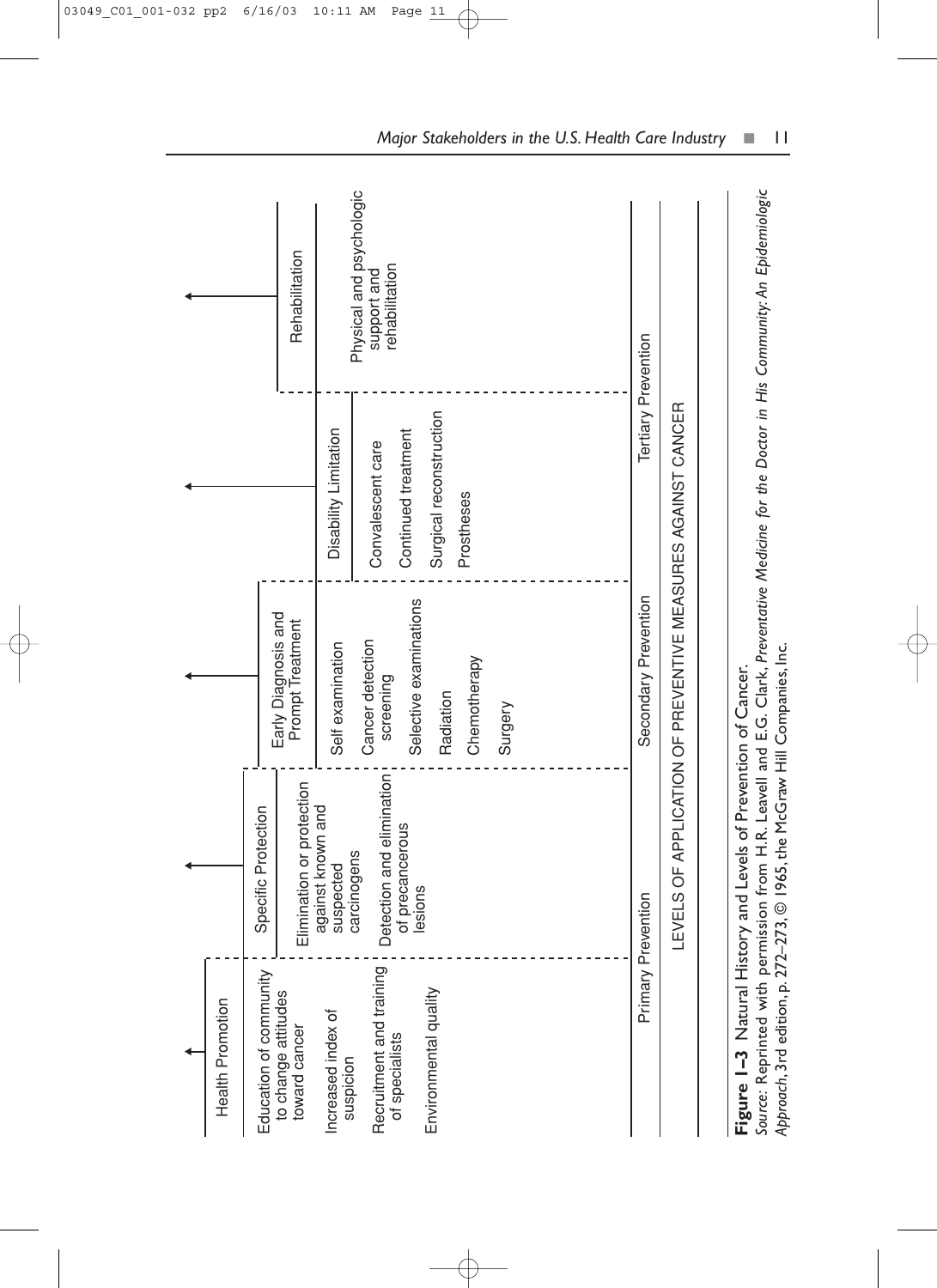

 $\oplus$ 

#### 12 **B** OVERVIEW OF HEALTH CARE: A POPULATION PERSPECTIVE

 $\overline{\varphi}$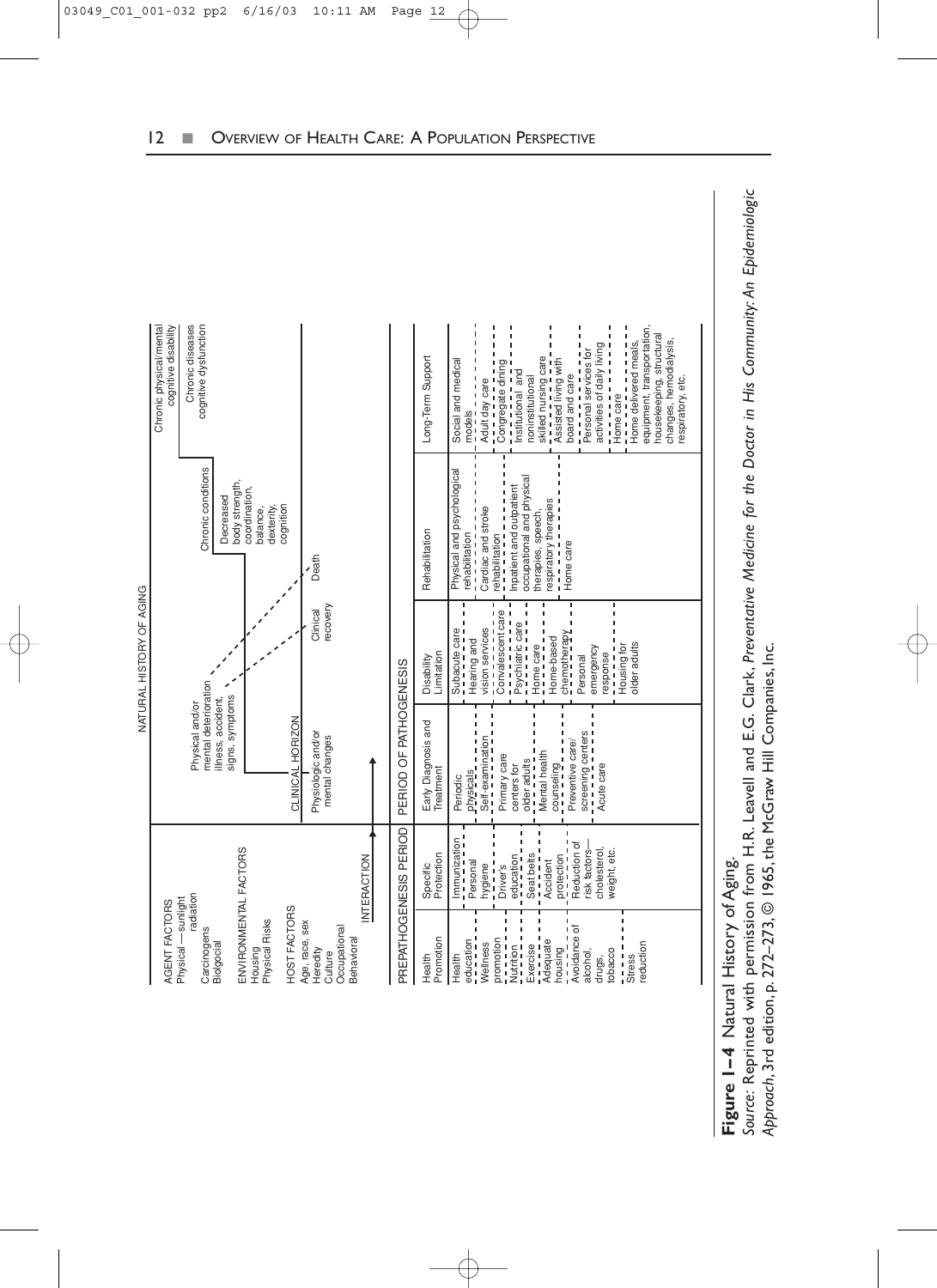sometimes shared and often conflicting concerns, interests, and influences of these constituent groups cause them to periodically shift alliances to oppose or champion specific reform proposals.

#### **The Public**

First and foremost among health care stakeholders are the patients who consume the services. Although all are concerned with the issues of cost and quality, those who are uninsured or underinsured have an overriding uncertainty about access. It would be unrealistic to assume that the U.S. public will some day wish to treat health care like other inherent rights, such as education or police protection, but there is general agreement that some basic array of health care services should be available to all U.S. citizens. If and when the problem of universal access will be addressed politically in that or any other manner is open to conjecture. In the meantime, however, consumer organizations, such as the American Association of Retired Persons, and disease-specific groups, such as the American Cancer Society, the American Heart Association, and labor organizations, are politically active on behalf of various consumer constituencies.

#### **Employers**

Employers constitute an increasingly influential group of stakeholders in health care because they not only are paying for a high proportion of the costs, but also are taking more proactive roles in determining what those costs should be. Large private employers, coalitions of smaller private employers, and public employers now wield significant authority in managed care and other insurance plan negotiations. In addition, employer organizations representing small and large businesses wield considerable political power in the halls of Congress.

#### **Providers**

Health care professionals are the core of the industry and have the most to do with the actual process and outcomes of the service provided. Physicians, dentists, nurses, nurse practitioners, physician assistants, pharmacists, podiatrists, chiropractors, and a large array of allied health providers working as individuals or in group practices and staffing health care institutions are responsible for the quality and, to a large extent, the cost of the health care system.

#### **Hospitals and Other Health Care Facilities**

Much of the provider activity is shaped by the availability and nature of the health care institutions in which providers work. Hospitals of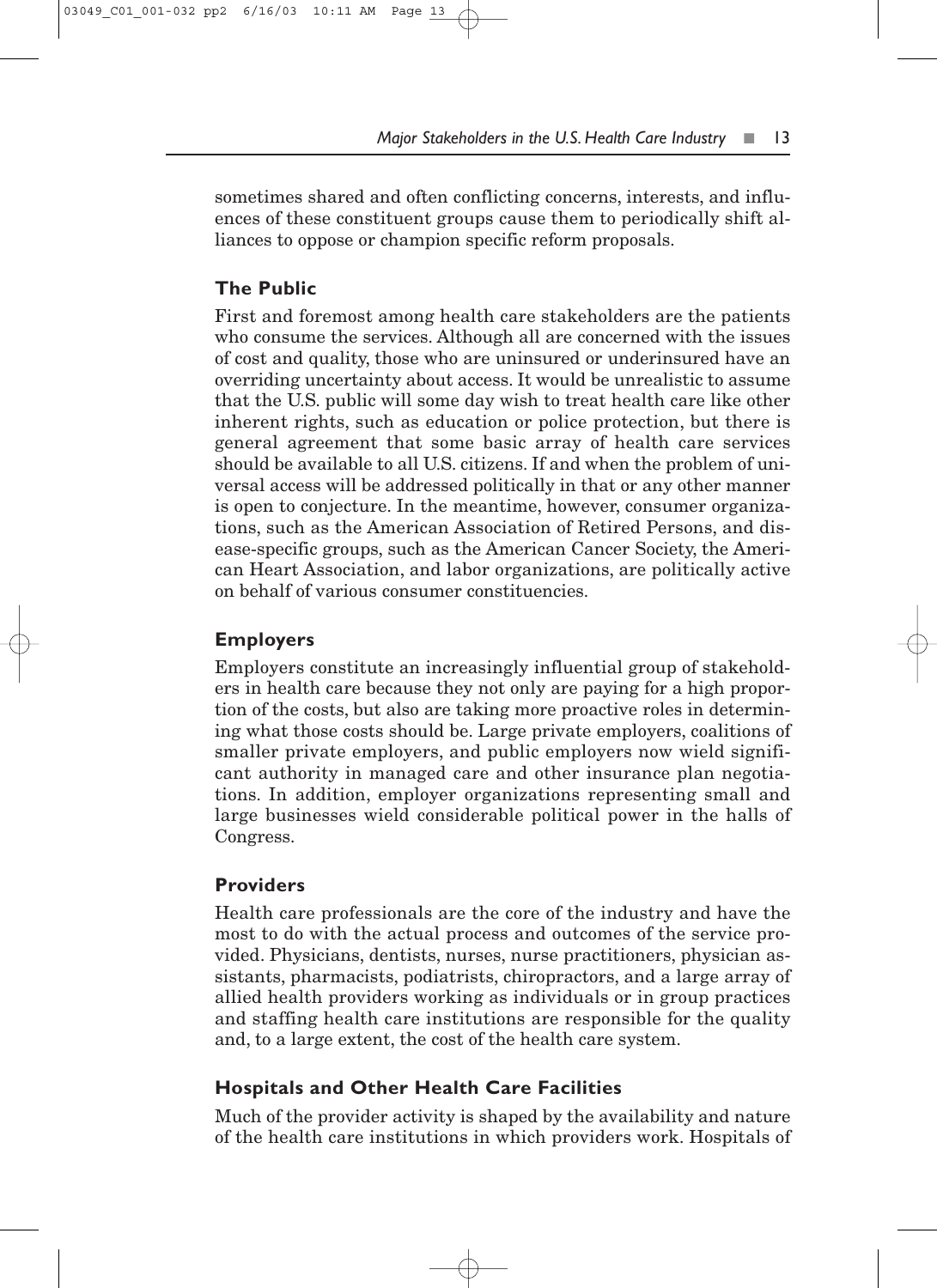#### 14 **B** OVERVIEW OF HEALTH CARE: A POPULATION PERSPECTIVE

different types—general, specialty, teaching, rural, profit or not-forprofit, independent or multifacility systems—are central to the existing health care system. However, they are becoming but one component of more complex integrated delivery system networks that also include nursing homes and other levels of care, medical practices, and managed care organizations.

#### **Governments**

Since the advent of Medicare and Medicaid, federal and state governments, already major stakeholders in health care, have become the dominant authorities over the system. Governments serve not only as payers, but also as regulators and providers through public hospitals, state and local health departments, Veterans Affairs medical centers, and other facilities. In addition, of course, governments are the taxing authorities that generate the funds to support the system.

#### **Alternative Therapies**

Unconventional health therapies—those not usually taught in established medical and other health professional schools—contribute significantly to the amount, frequency, and cost of health care. In spite of the scientific logic and documented effectiveness of traditional, academically based health care, it is estimated that one in three adults uses alternative forms of health interventions each year and that more office visits are made to alternative care providers than to primary care physicians.

It is estimated that over \$10 billion per year is spent on such alternative forms of health care as rolfing, yoga, spiritual healing, relaxation techniques, herbal remedies, energy healing, megavitamin therapy, the commonly recognized chiropractic, and a host of exotic mind–body healing techniques.<sup>5</sup>

That the public is willing to spend so much time and money on unconventional therapies suggests a substantial level of dissatisfaction with traditional scientific medicine. The popularity of alternative forms of therapy also indicates that its recipients confirm the effectiveness of the treatments by referring others to their practitioners. Whether or not these methods can be rationalized scientifically, if people feel better with their use and they do not deter individuals with treatable diseases from seeking conventional therapy, they serve a beneficial purpose. Insurance companies and managed care organizations are now considering alternative therapies as less expensive and probably equally effective options for keeping their beneficiaries feeling well.

In January 1995, the *Wall Street Journal* reported that several of the largest individual health insurance companies, including Mutual of Omaha and Prudential Insurance Company of America, would begin paying for selected unconventional therapies for heart disease and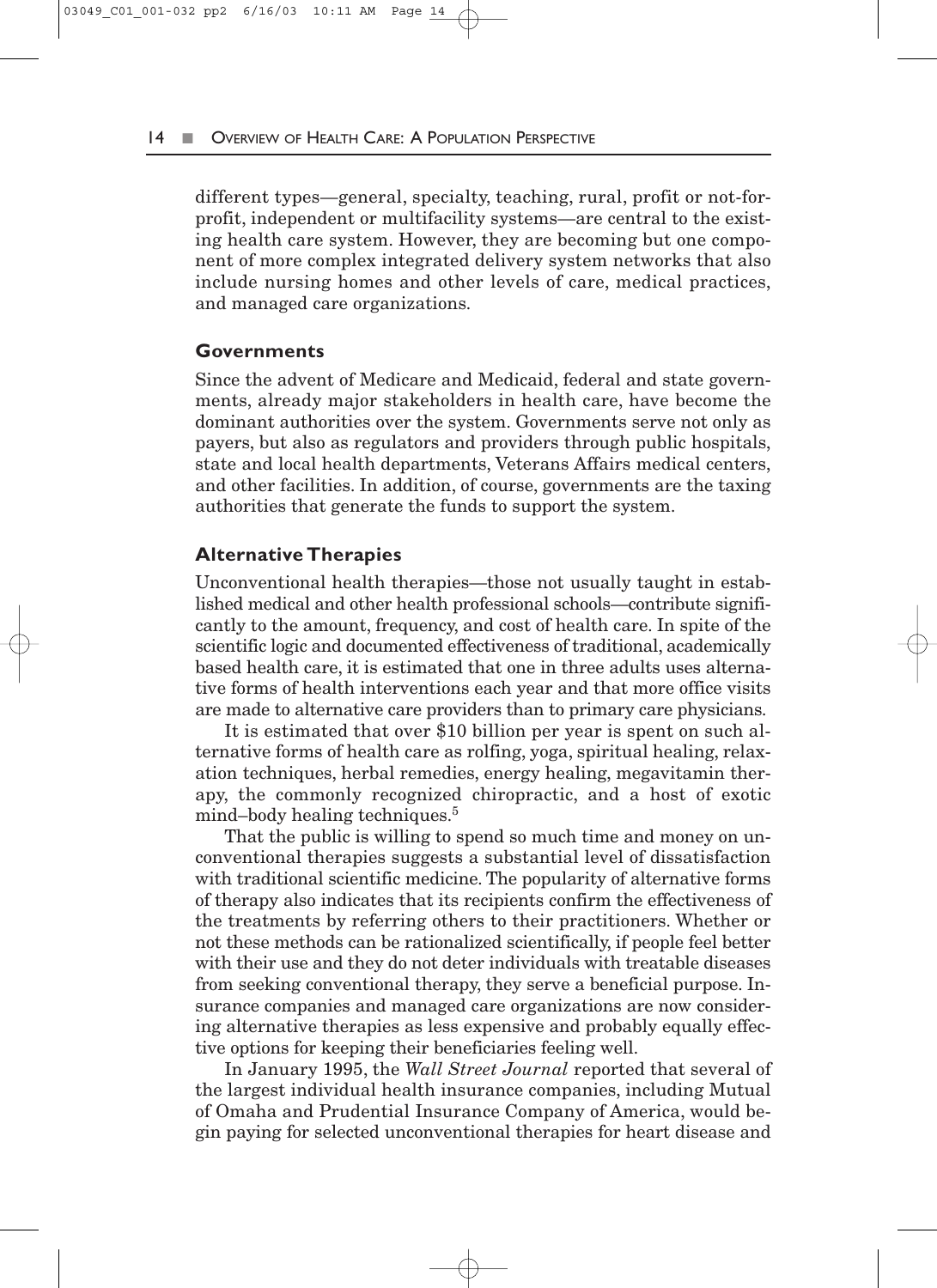other chronic conditions.6 In addition, the National Institutes of Health (NIH) has established an Office of Alternative Medicine to fund studies of the efficacy of such therapies. Thus, as a somewhat paradoxical development, some of the most ancient concepts of alternative health care are gaining broader recognition and acceptance in an era of the most innovative and advanced high-technology medicine.

More for monetary than therapeutic reasons, a number of hospitals are now offering their patients some form of alternative medicine. According to an American Hospital Association survey, over 15 percent of U.S. hospitals had opened alternative or complimentary medicine centers by the year 2000. With a market estimated to be over \$27 billion and patients willing to pay cash for alternative medicine treatments, hospitals are willing to rationalize the provision of several "unproven" services.7

#### **Managed Care Organizations and Other Insurers**

The insurance industry has long been a major stakeholder in the health care industry and probably had more to do with defeating the Clinton health care reform plan than any other group. Although the traditional, indemnity-type plans such as Blue Cross and Blue Shield are being replaced rapidly by managed care plans, they still are very much in evidence. Managed care plans may be owned by insurance companies just as the indemnity plans are, or they may be owned by hospitals, physicians, or consumer cooperatives. Managed care organizations and the economic pressures they can apply through the negotiation of capitated fees have produced much of the change that has occurred in the regional systems of health care during the last few years.

#### **Long-Term Care**

The aging of the U.S. population will be a formidable challenge to the country's systems of acute and long-term care. Nursing homes, home care services, other adult care facilities, and rehabilitation facilities will become increasingly important components of the nation's health care system as they grow in number, size, and complexity. The creation of seamless systems of care that permit patients to move back and forth among ambulatory care offices, acute care hospitals, subacute care services, home care, and nursing homes within a single, integrated network of facilities and services will provide a continuum of services required for the more complex care of aging patients.

#### **Mental Health**

The mental health component of health care is often neglected in the debates on system reforms. Yet, psychiatric hospitals, community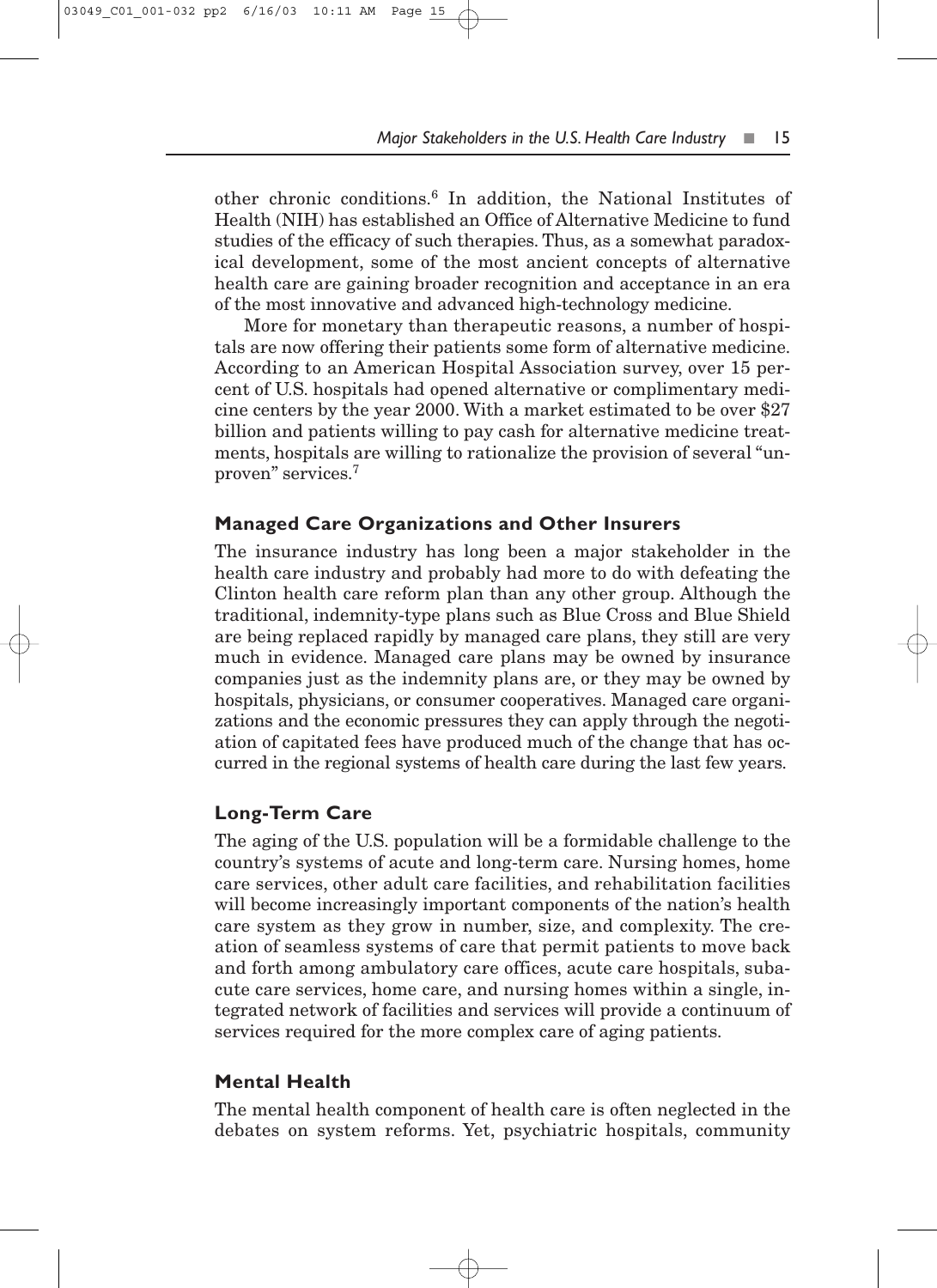#### 16 ■ OVERVIEW OF HEALTH CARE: A POPULATION PERSPECTIVE

mental health facilities, and community-based ambulatory services serve large segments of the population and are critically important to the effectiveness of the health care system. Mental health and physical health are *contiguous* conditions and should, but do not, generate the same concern and unprejudiced funding.

# **Voluntary Facilities and Agencies**

Voluntary not-for-profit facilities and agencies provide significant amounts of health counseling, care, and follow-up and research support, and should be considered major stakeholders in the health care system. It is interesting that, although the voluntary sector traditionally has not received the recognition it deserves for its contribution to the nation's health care, it is now suggested as the safety net to replace the services to be eliminated in cost-cutting proposals.

### **Health Professions Education and Training Institutions**

Schools of public health, medicine, nursing, dentistry, pharmacy, optometry, allied health, and other health care professions have a significant impact on the nature, quality, and costs of health care. As they prepare generation after generation of competent health care providers, these schools also inculcate the values, attitudes, and ethics that will govern the practices and behaviors of those providers as they function in the health care system. The influences of these schools, particularly as they contribute to the leadership of academic health care centers, will be addressed in Chapter 5.

# **Professional Associations**

National, state, and regional organizations representing health care professionals or institutions have considerable influence over legislative proposals, regulation, quality issues, and other political matters. The lobbying effectiveness of the American Medical Association (AMA), for example, is legendary. The national influence of the American Hospital Association and the regional power of its state and local affiliates are also impressive. Other organizations of health care professionals, such as the American Public Health Association, the Group Health Association of America, the American Nurses Association, and the American Dental Association, play significant roles in health policy decisions.

# **Other Health Industry Organizations**

The size and complexity of the health care industry encourage the involvement of a great number of commercial entities. Several, such as the insurance and pharmaceutical enterprises, are major industries themselves and have significant organizational influence. The medical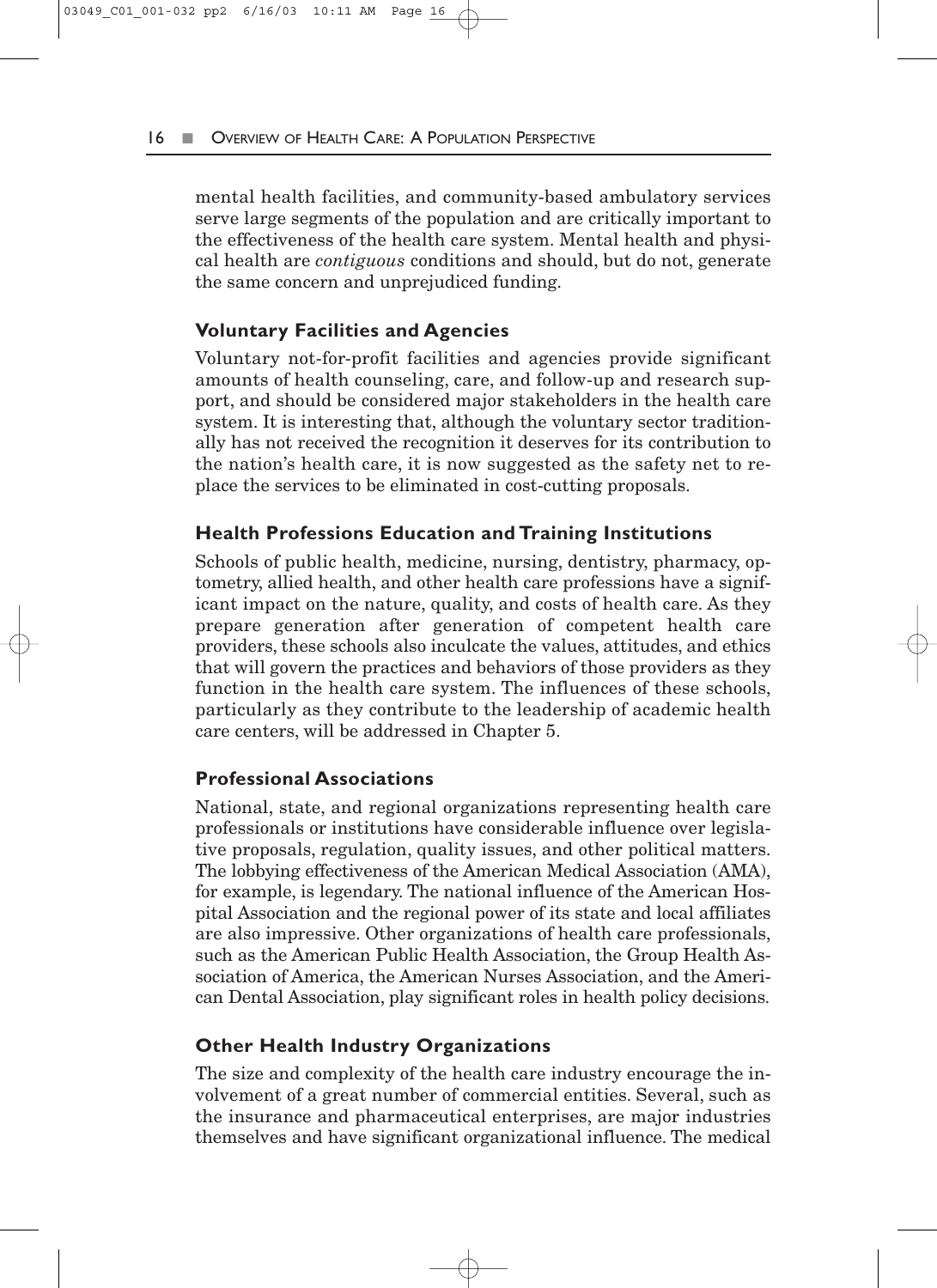03049 C01 001-032 pp2 6/16/03 10:11 AM

supplies and equipment business and the various consulting and information and management system suppliers are also important players.

#### **Research Communities**

It is difficult to separate much of health care research from the educational institutions that provide for its implementation. Nevertheless, the national research enterprise must be included in any enumeration of stakeholders in the health care industry. Government entities, such as NIH and the Agency for Healthcare Research and Quality, and not-for-profit foundations, such as the Robert Wood Johnson Foundation and the Pew Charitable Trusts, exert tremendous influence over health care research and practice by encouraging investigations that serve policy decision making and defining the kinds of research that will be supported.

# **Development of Managed Care**

Managed care refers to arrangements that link health care financing and service delivery and allows payers to exercise significant economic control over how and what services are delivered. Common features in managed care arrangements are:

- *Provider panels.* Specific physicians and other providers are selected to care for plan members.
- *Limited choice*. Members must use the providers affiliated with the plan or pay an additional amount.
- *Gatekeeping*. Members must obtain a referral from a case manager for specialty or inpatient services.
- *Risk sharing.* Providers bear some of the health plan's financial risk through capitation and withholds.
- *Quality management and utilization review*. The plan monitors provider practice patterns and medical outcomes to identify deviations from quality and efficiency standards.

Health plans with these features are called managed care organizations (MCOs). The most common MCOs are health maintenance organizations (HMOs) and preferred provider organizations (PPOs). MCOs may directly employ medical staff, as in a staff model, or contract with independent providers or individual practice associations (IPAs), or any combination of arrangements in between. Whatever the arrangement, however, in managed care, the provider is always economically accountable to the payer.

Prepaid health plans, in which consumers pay a set fee in advance to cover a specified array of services in a particular time period, are not new. They were developed more than 150 years ago for miners and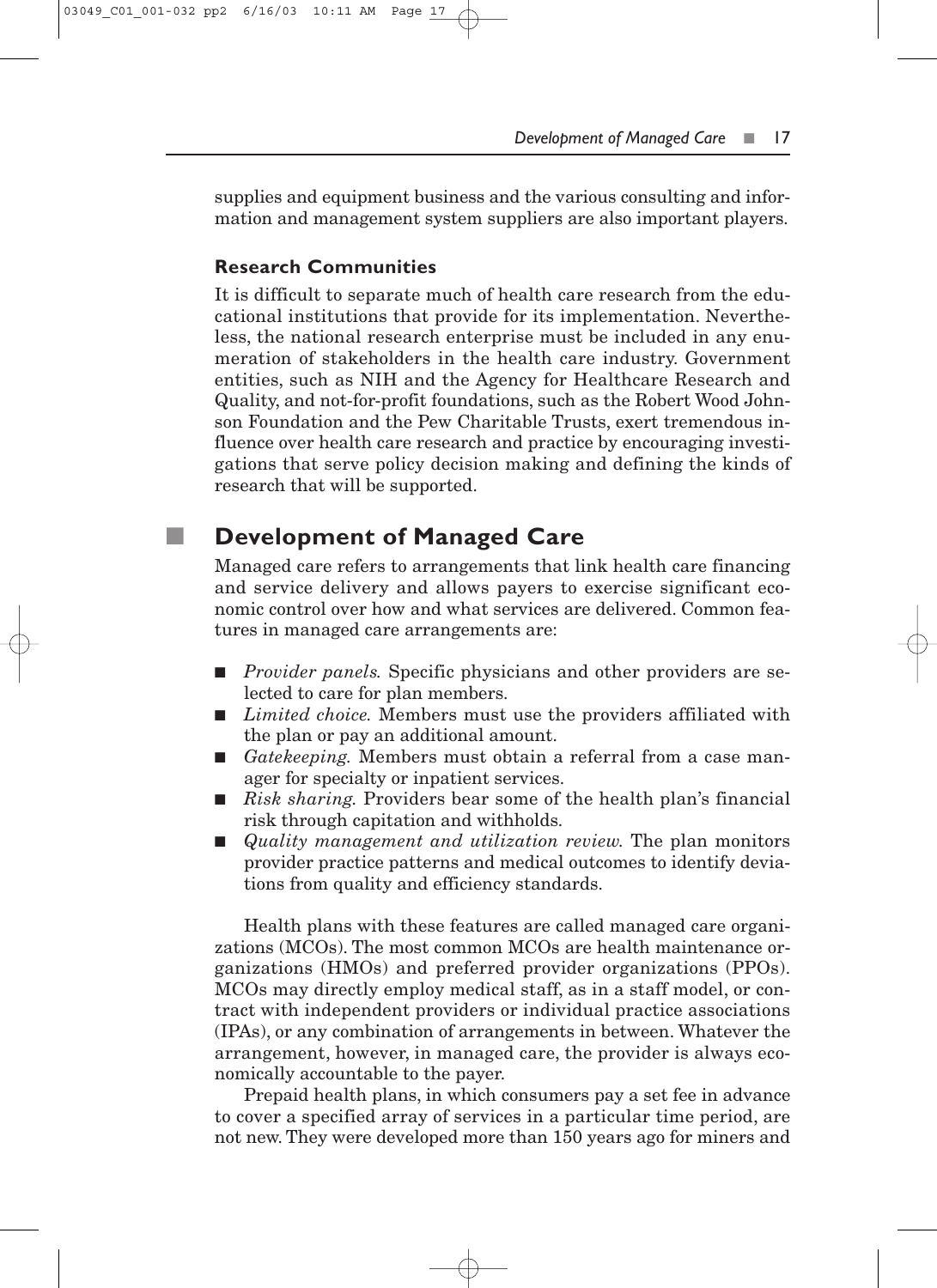#### 18 **COVERVIEW OF HEALTH CARE: A POPULATION PERSPECTIVE**

other isolated workers. Farmers also arranged for prepaid medical care through their rural health cooperatives. Among the early prepaid group practice plans were Group Health of Puget Sound, the Kaiser-Permanente Medical Care Program, and the Health Insurance Plan of New York. Nevertheless, the growth of prepaid plans was constrained by organized medicine, which opposed any reimbursement mechanism other than fee for service, until 1973, when the Nixon administration's Health Maintenance Organization Act was passed. The act encouraged and funded the development of HMOs as a strategy to contain the rising costs of health care. Using the prepayment concept, managed care expanded rapidly during the 1980s as increasing numbers of employers included HMOs among their employee health benefits options.

Enrollment of Medicaid and Medicare recipients in managed care organizations was originally considered a viable strategy for containing costs and improving the access and comprehensiveness of care for the medically disadvantaged and for older Americans. The Balanced Budget Act of 1997 created Medicare + Choice, which gave beneficiaries the option of switching from the original fee-for-service Medicare to membership in a health maintenance organization. The HMO option was attractive to older citizens because it included extra benefits such as prescription drug coverage. After a brief experience with Medicare, however, the large managed care organizations withdrew from the program, citing inadequate government compensation for serving Medicare beneficiaries.

State-authorized Medicaid programs also are unlikely to be successful. Medicaid populations have not been welcomed in many elements of the health care system. Large numbers of Medicaid recipients have used the system episodically and frequently through hospital emergency departments, often because they could see no viable alternative.

Managed care has been confusing and controversial to all segments of the population. The array of new organizations and the state and regional variations in how managed care organizations operate only add to the confusion. In addition, managed care models range from full capitation, in which all providers are paid a negotiated amount per patient regardless of the amount of service, to partial capitation, in which medical specialists still retain the fee-for-service reimbursement arrangement, to total fee-for-service arrangements with a penalty to providers who exceed expense targets. When reimbursement variations are combined with different provider arrangements, it is little wonder that many citizens have difficulty understanding their options. For those who enroll in managed care plans and experience limited provider access and utilization control for the first time, patient education and expeditious grievance procedures become particularly important.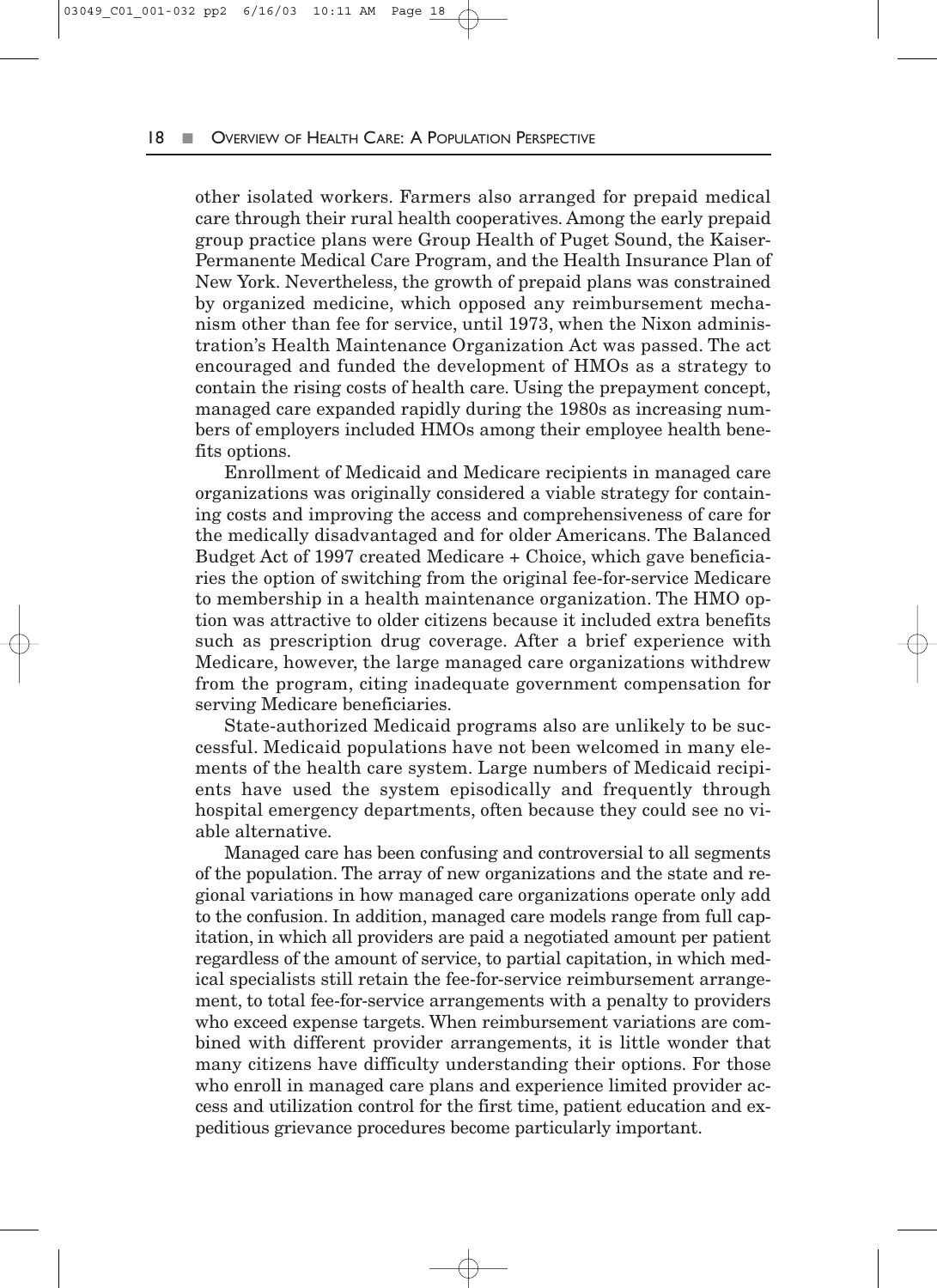# ■ **Rural Health Networks**

Rural health systems are often incomplete, with shortages of various services and duplications of others. Federal and state programs have addressed this situation by promoting the development of rural health networks. Although relatively new, most of these networks strive to provide local access to primary, acute, and emergency care and to provide efficient links to more distant regional specialists and tertiary care services. Ideally, rural health networks should assemble and coordinate a comprehensive array of services that include dental, mental health, long-term care, and other health and human services. Realistically, many of those services are lacking, and rural communities sometimes offer various incentives to attract or gain access to specific providers. When successful, however, rural health networks are a significant advantage to their communities. With sufficient structure and administrative capability, the networks can control the development of their service systems and negotiate effectively with managed care organizations.

With costs increasing and populations declining in many rural communities, it has been difficult for rural hospitals to continue their acute inpatient care services; yet, these hospitals are often critically important to their communities. Because a hospital is usually one of a few major employers in rural communities, its closure has economic and health care consequences. Communities lacking alternative sources of health care within reasonable travel distance not only lose payroll and related business, but also lose physicians, nurses, and other health personnel and suffer higher morbidity and mortality rates among those most vulnerable, such as infants and older adults.<sup>8</sup>

Some rural hospitals have remained viable by participating in some form of multi-institutional arrangement that permits them to benefit from the personnel, services, purchasing power, and financial stability of larger facilities. Many rural hospitals, however, have found it necessary to shift from inpatient to outpatient or ambulatory care. The development of ambulatory care services by rural and urban hospitals is a strong health care system trend, as is the increased use of less expensive ancillary personnel. In many rural communities, the survival of a hospital depends on how quickly and effectively it can replace its inpatient services with a productive constellation of ambulatory care, and sometimes long-term care, services.

These rural hospital initiatives have been supported by federal legislation since 1991. This legislation provided funding to promote the essential access community hospital (EACH) and the rural primary care hospital (RPCH). Both are limited service hospital models developed as alternatives for hospitals too small and geographically isolated to be full-service acute care facilities. Regulations regarding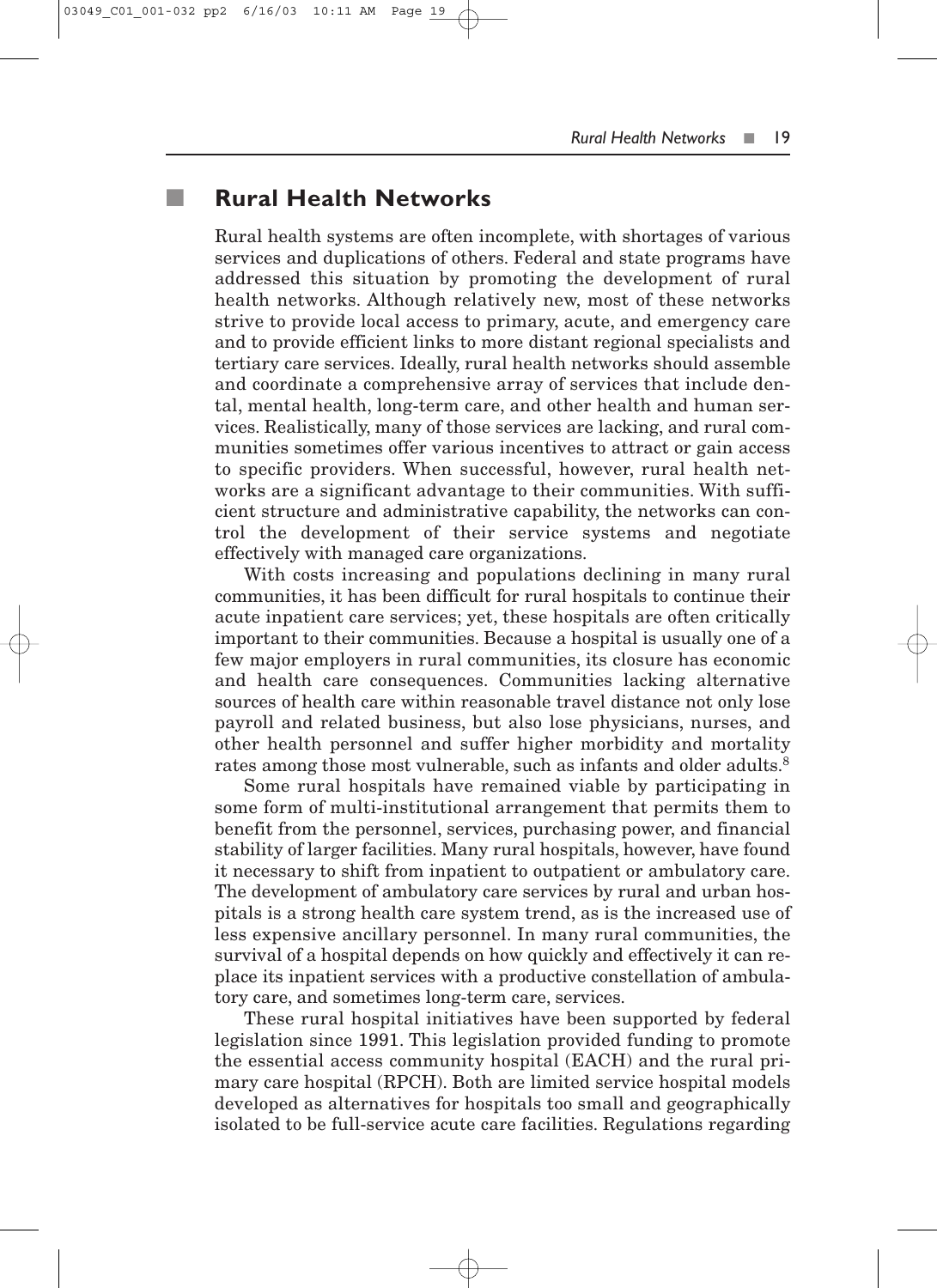#### 20 **B** OVERVIEW OF HEALTH CARE: A POPULATION PERSPECTIVE

staffing and other service requirements are relaxed in keeping with the rural settings<sup>9</sup> and include allowing physician's assistants, nurse practitioners, and clinical nurse specialists to provide primary or inpatient care without a physician in the facility if medical consultation is available by phone.

The Balanced Budget Act of 1997 included a Rural Hospital Flexibility Program that replaced the EACH/RPCH model with a critical access hospital (CAH) model. Any state with at least one CAH may qualify for the program, which exempts CAHs from strict regulation and allows them the flexibility to meet small, rural community needs by developing criteria for establishing network relationships. While the new program maintains many of the same features and requirements as its predecessor, it adds more flexibility to limited service hospitals by increasing the number of allowed occupied inpatient beds from 6 to 15 and the maximum length of stay before required discharge or transfer from 72 to 96 hours. The new program also allows maintenance of up to 25 total beds, with a swing bed program that allows flexibility in their use. The goal of the CAH program is to enable small rural hospitals to maximize reimbursement and meet community needs with responsiveness and flexibility.

The Balanced Budget Act also serves rural hospitals by providing Medicare reimbursement for "telemedicine" and other video arrangements that link isolated facilities with clinical specialists at large hospitals. Advances in telemedicine technology make it possible for a specialist to be in direct visual and voice contact with a patient and provider at a remote location.

Rural health care organization networks have been formed in response to market changes. They may be formally organized as not-forprofit corporations or informally linked for a defined set of mutually beneficial purposes. Typically, they advocate at local and state levels on rural health care issues, cooperate in joint community outreach activities, and seek opportunities to negotiate with managed care organizations to provide services to enrolled populations.

# ■ **Priorities of Health Care**

Certainly, the priorities of health care—the emphasis on dramatic tertiary care, the costly and intensive efforts to fend off the death of terminal patients for a few more days or weeks, the heroic and often futile attempts to save extremely premature infants at huge expense while thousands of women go without the prenatal care that would decrease prematurity—contribute to the obvious mismatch between the rising costs of health care and the failure to improve the measures of health status in the United States. It is difficult to rationalize the goals of a system that invests in the most sophisticated and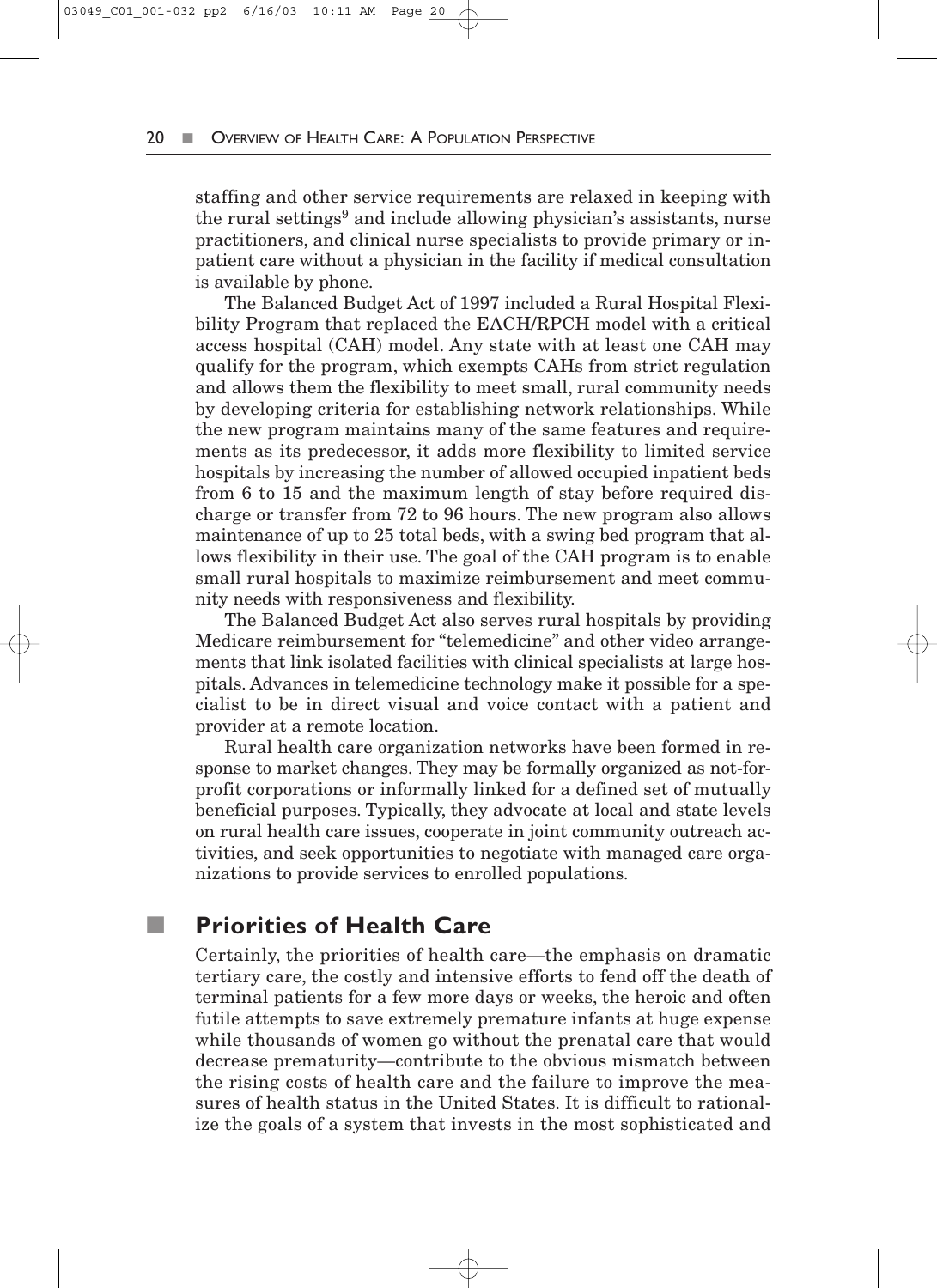expensive neonatal services to save premature, high-risk infants while cutting back on the relatively inexpensive and effective prenatal services that would have prevented many of those poor birth outcomes in the first place.

Were health care to be governed by rational policies, the benefits to society of investing in early prenatal care that is unquestionably costeffective would be compared with trying to salvage extremely lowweight, high-risk infants who often need prolonged care because they are inadequately developed, dysfunctional human beings. Clearly, current priorities favor heroic medicine over the more mundane, far less costly preventive care that results in measurable economic and human benefits.

#### **The Tyranny of Technology**

In many respects, the health care system has done and is doing a remarkable job. There have been important advances in medical science that have brought measurable improvements in the length and quality of life. The paradox is, however, that as our technology gets better and more expensive, more people are being deprived of its benefits. Health care providers can be so mesmerized by their own technological ingenuity that things assume greater value than persons. As one example, hospital administrations and medical staffs commonly dedicate their most competent practitioners and most sophisticated technology to the care of terminal patients, while allocating far fewer resources to primary and preventive services for ambulatory clinic patients and other community populations in need of basic medical services. Some community hospitals are recognizing this disparity by conducting outreach and education programs for the medically underserved. As long as reimbursement policies continue to favor illness intervention rather than prevention, however, most institutions will find it difficult to initiate and maintain prevention initiatives and allocate staff to the potentially more productive care of ambulatory clinic populations.

No better example of the pervasive influence of technology exists than that of the continuing advances in diagnostic imaging. Although clinicians still depend on the long-established and relatively simple radiograph technology, they now have at their disposal several new and highly sophisticated computer-assisted imaging techniques that vastly expand their capability to visualize body structures and functions. The total spent on new imaging procedures in the United States is in the billions of dollars and rising annually.

The recurring theme among health services researchers assessing the value of technological advances is a series of generally unanswered questions, such as the following: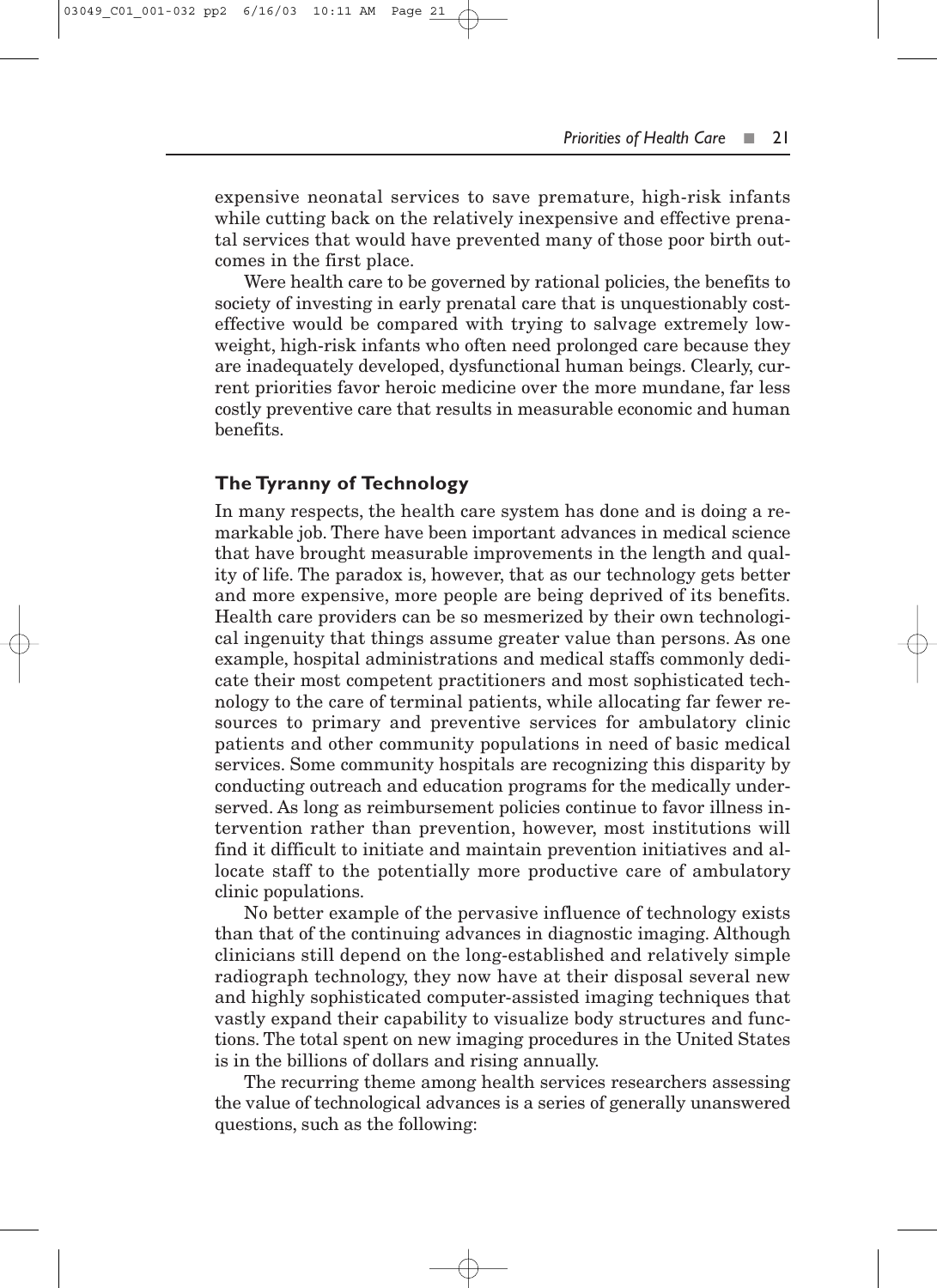#### 22 **COVERVIEW OF HEALTH CARE: A POPULATION PERSPECTIVE**

- How does the new technology benefit the patient?
- Is it worth the cost?
- Are the new methods better than previous methods, and can they replace them?
- Is treatment planning enhanced?
- Is the outcome from disease better, or is the mortality rate improved?

Although many of the latest advances have gained great popularity and widespread acceptance, the rigorous assessments that address these basic questions have yet to be conducted.

Much of the philosophy underlying the values and priorities of the health care system today can be attributed to the unique culture of U.S. medicine. That philosophy owes much to the aggressive, "can do" spirit of the frontier. The United States's physicians want to do as much as possible. They order more diagnostic tests than their colleagues in other countries, prescribe drugs frequently and at relatively higher doses, and are more likely to resort to surgery whenever possible. Patients and their physicians regard the body as a machine, like a car, which helps explain their enthusiasm for annual checkups and devices like pacemakers and artificial hearts. Diseases are likened to enemies to be conquered. Physicians expect their patients to be aggressive, too. Those who undergo drastic treatments in order to "beat" cancer are held in higher regard than patients who resign themselves to the disease. Some physicians and nurses feel let down when dying patients indicate they do not want to be resuscitated or stipulate restrictions to palliative care only.

The treatment-oriented rather than prevention-oriented health care philosophy was encouraged by an insurance system that, before managed care, rarely paid for any disease prevention other than immunization. It is also understandable in an era of high-technology medicine that there is much more satisfaction and remuneration from saving the lives of the injured and diseased than in preventing those occurrences from happening in the first place.

The capitation concept and HMOs evolved from the expectation that health care could be improved if the financial incentives could be reversed. Rather than allowing providers to profit from treating sickness, managed care concepts reward providers for keeping patients well. However, the treatment orientation so pervades U.S. health care that even the widespread development and acceptance of HMOs has yet to result in a significant and effective national effort to accomplish health maintenance and disease prevention.

# ■ **Social Choices of Health Care**

The emphasis on cure also has disinclined the health care professions to address those situations over which they have had little control. Ac-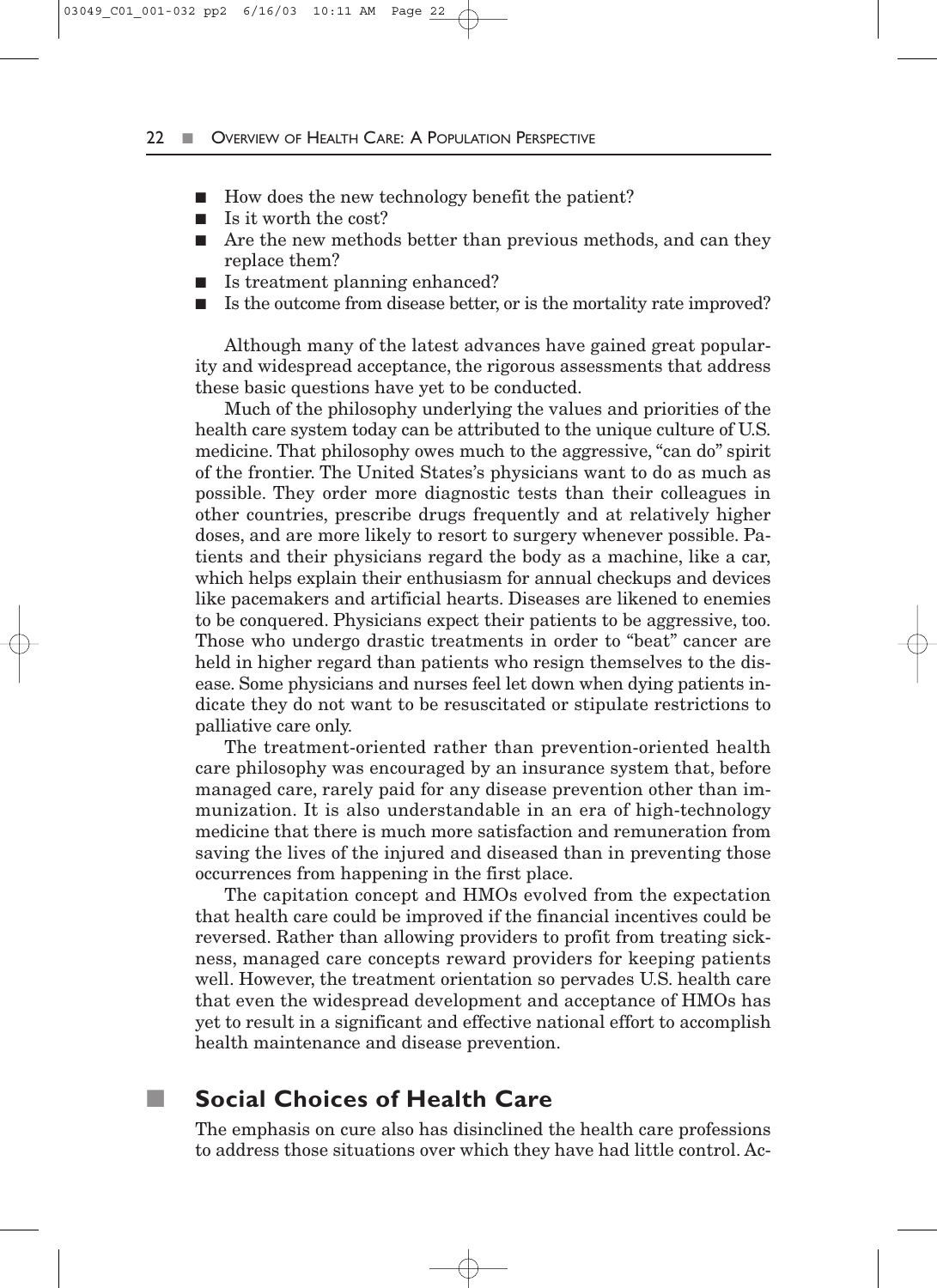quired dependence on cigarettes, alcohol, and drugs must be counted among the significant causes of impaired health in our population. The future effects on health and medical care associated with these addictions probably will exceed all expectations. Similarly, the acquired immune deficiency syndrome (AIDS) epidemic is as much a social and behavioral phenomenon as it is a biological one. Yet, outside of the public health disciplines, the considerable influence and prestige of the health care professions have been noticeably absent in steering public opinion and governmental action toward an emphasis on health. Similarly, by comparison with resources expended on treatment after illness occurs, relatively little attention is given to changing high-risk behaviors even when the consequences are virtually certain and nearly always extreme.

# **The Aging Population**

The aging of the U.S. population is of major significance among the health care system's emerging issues. It will increasingly affect every aspect of health care. The rate of aging is five times that of overall population growth. By the year 2050, it is estimated that 30 percent of the U.S. population will be over age 65. The number of persons over 85 will double, but the under-35 population will decline by 10 percent.

The growth of the population 65 and older presents a serious challenge to health care providers and policymakers. Those 85 and older are the fastest growing segment of the aging population. Projections by the U.S. Census Bureau suggest that the population 85 and older will grow from about 4 million in 2000 to 19 million in 2050 (see Figure  $1-5$ ).<sup>10</sup> The size of this age group is especially demanding of the health care system because these individuals tend to be in poorer health and require more services than the younger elderly.

The sheer magnitude of the "baby boom" that followed World War II, coupled with the recent levels and composition of immigration to the United States, are important factors in the growth and diversity of the aging population. Seventy-five million babies were born in the United States between 1946 and 1964, which is 70 percent more than during the preceding two decades. The baby boom "bulge" in population is illustrated in Figure  $1-6$ .<sup>11</sup>

Although the current population of older adults is predominately White, there will be more racial diversity and more persons of Hispanic origin within the United States's older population in the coming years. There were relatively large population gains among older adults of Asian and Hispanic origin between 1980 and 1990, and those gains will increase substantially in subsequent decades.12

The older Hispanic population is projected to more than double from 1990 to 2010 and to be 11 times greater by 2050. The Hispanic older population, which was less than half the size of the Black older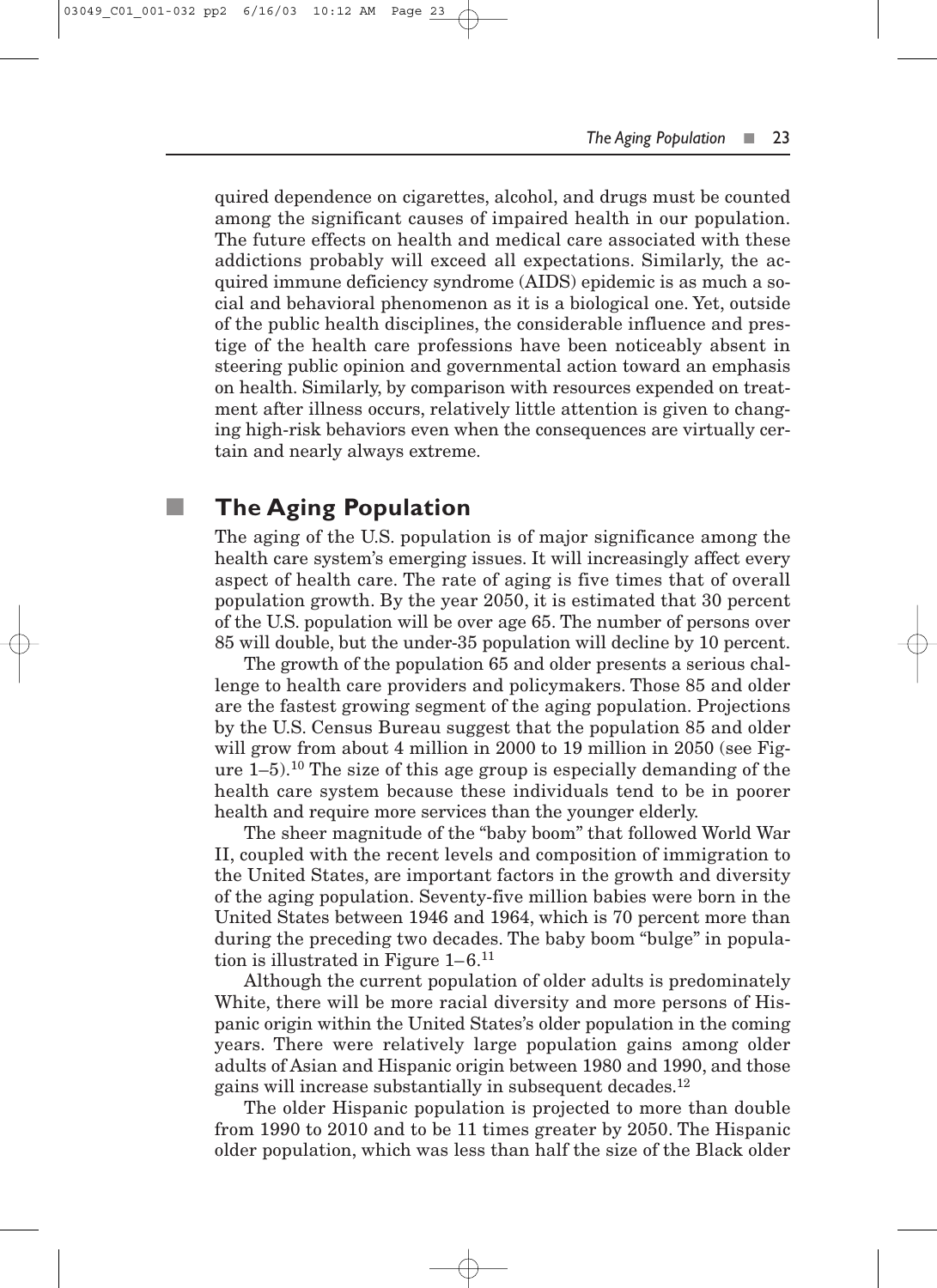



**Total number of persons age 65 or older, by age group, 1900 to 2050, in millions**

**Figure 1–5** Total Number of Persons Age 65 or Older, By Age Group, 1900 to 2050, in Millions. Note: Data for the years 2000 to 2050 are middle-series projections of the population.

Reference population:These data refer to the resident population.

*Source:* U.S. Census Bureau, decennial census data and population projections.

population in 1990, is growing much faster than the Black older population. By 2030, older Hispanic adults, projected to be 7.8 million, will outnumber the expected 6.8 million older Black adults.<sup>13</sup> A comparable surge in the number of older adults is projected for Asians and Pacific Islanders (see Figure 1–7).

Although the older adults of the future will stay more active after retiring and be better educated, the burden of incurable chronic diseases of later life will be an enormous challenge to the health care system. As medical advances find more ways to maintain life, the duration of chronic illness and the number of chronically ill patients will increase. Consequently, the need for personal support will increase even more. The intensity of care required by frail older adults has the potential of affecting worker productivity. It is common for women to leave the work force or work part-time in order to care for frail relatives at a time when they would like to build retirement benefits for their own old age.

The increased number of elderly with chronic physical ailments and long-term cognitive disorders raises significant questions about the capability of the U.S. health care system. Much has yet to be learned by practitioners serving the aged. Health care professionals are just beginning to recognize and gradually respond to the need to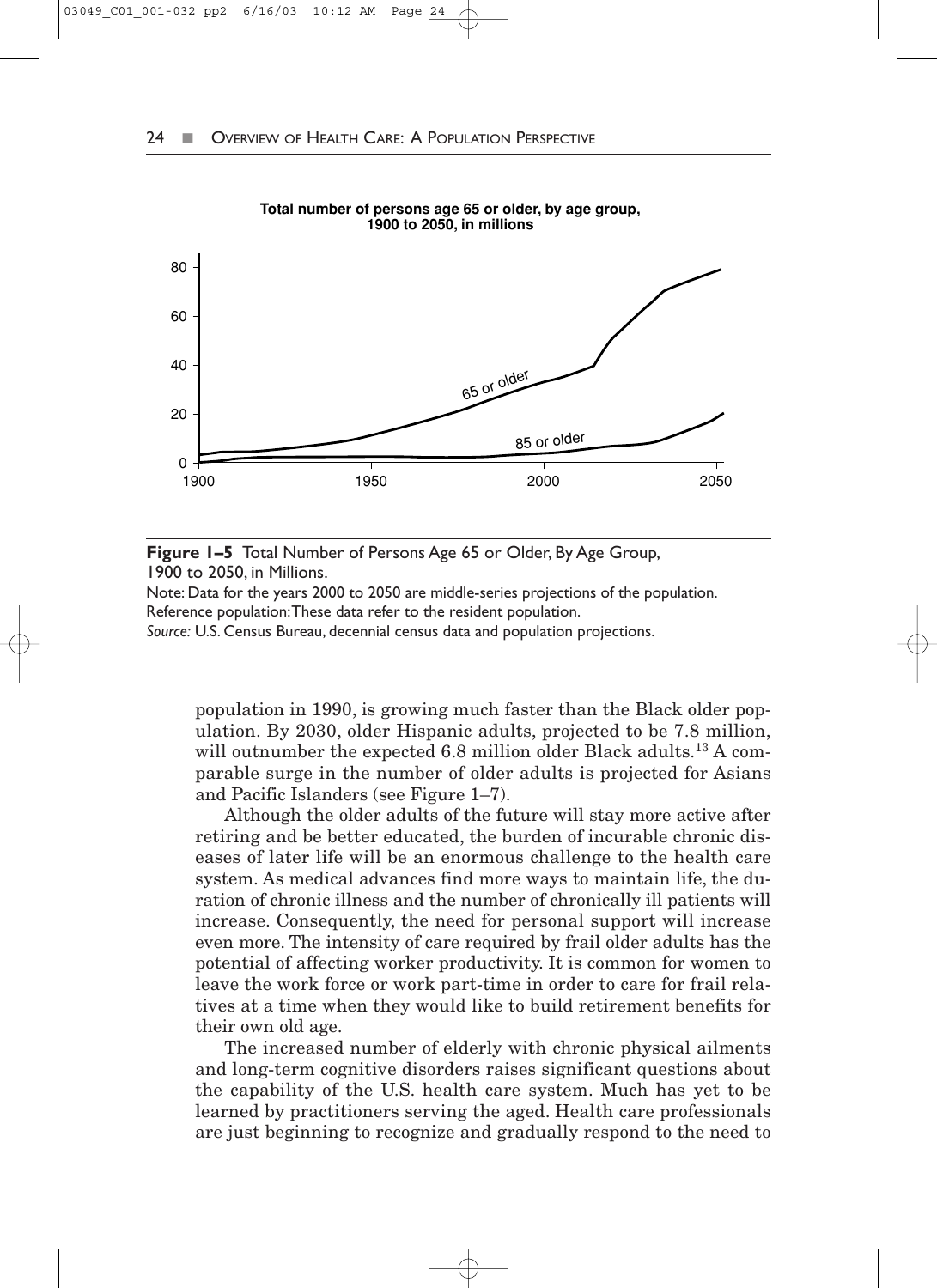



*Source:* Reprinted from J.C. Day, U.S. Bureau of the Census, *Population Projections of the United States, by Age, Sex, Race and Hispanic Origin: 1993 to 2050*, Current Population Reports, pp. 25–1104, U.S. Government Printing Office,Washington, DC, 1993 (middle series projections).

focus health care for older adults away from medications or other quick-fix remedies. The system is slowly acknowledging that the traditional medical service model is inappropriate for the care of those with multiple chronic conditions. Chronically ill older patients need a multidisciplinary mix of services that must meet a broad spectrum of physical, medical, and psychosocial needs. This challenge will require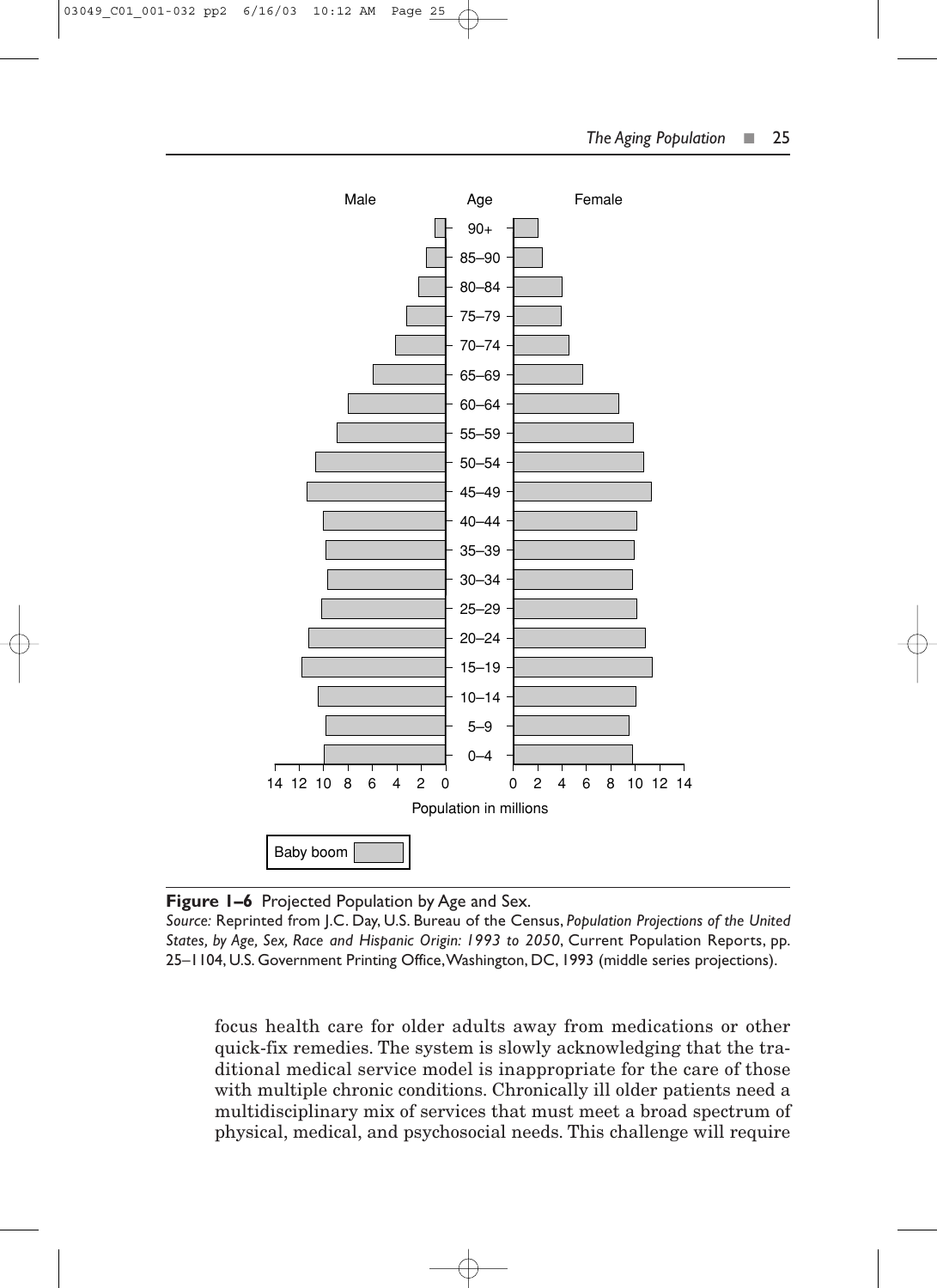



1Hispanic origin may be of any race

**Figure 1–7** Percent Older Adults by Race and Hispanic Origin: 1990 and 2050. *Sources:* Reprinted from U.S. Bureau of the Census, 1990 from *U.S. Population Estimates by Age, Sex, Race, and Hispanic Origin: 1980 to 1991*, Current Population Reports, pp. 25–1095, U.S. Government Printing Office,Washington, DC, 1993; 2050 from *Population Projections of the United States, by Age, Sex, Race and Hispanic Origin: 1993 to 2050*, Current Population Reports, pp. 25–1104, U.S. Government Printing Office,Washington, DC, 1993 (middle series projections).

a large increase in the number of health care providers trained in the special philosophies and skills of geriatric health care. The provisions of the Balanced Budget Act of 1997 that institutionalized the program of all-inclusive care for the elderly (PACE) in the revised Medicare reimbursement scheme symbolize growing acceptance of innovative ways to meet the needs of the older Americans.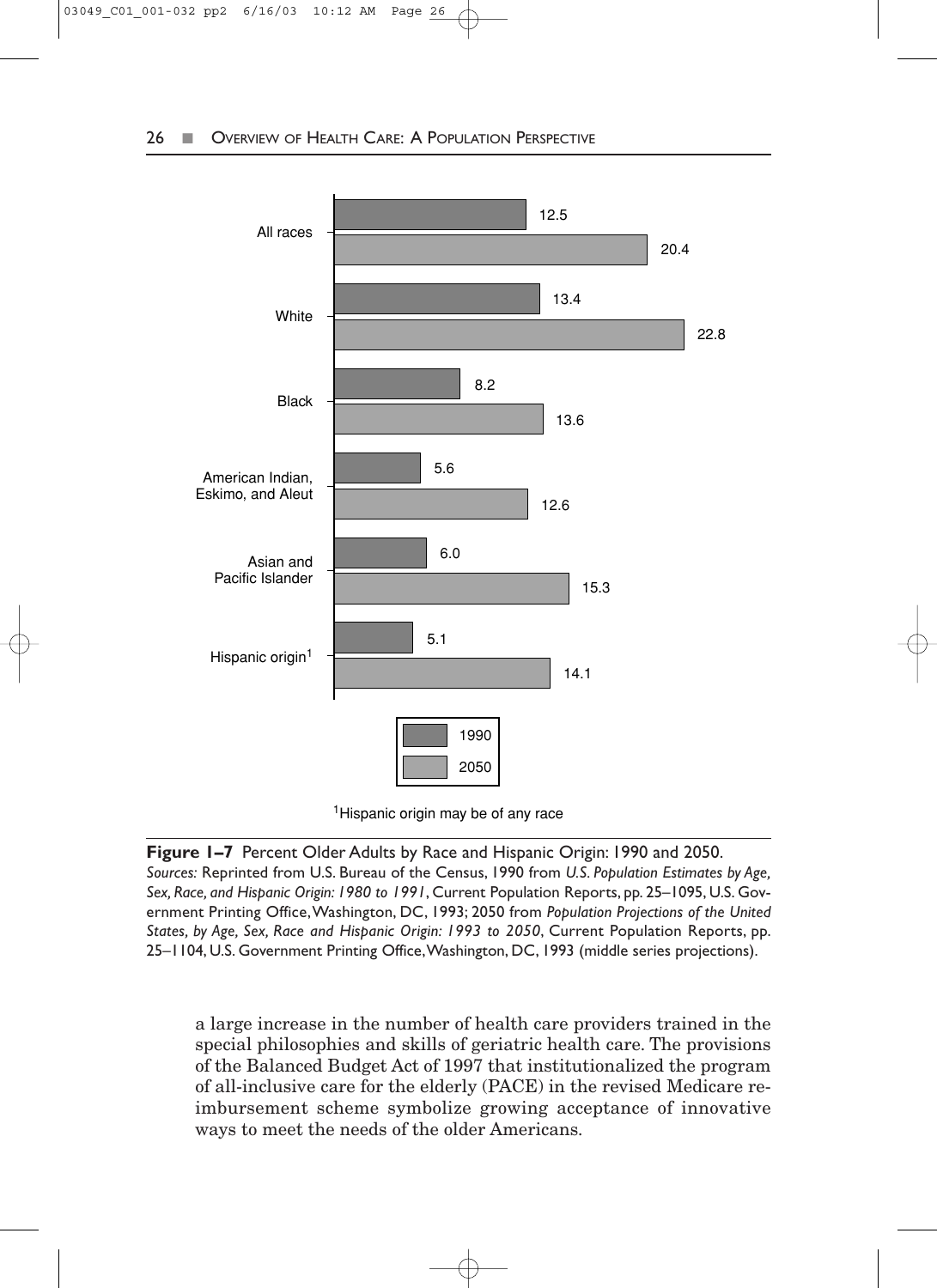The growing number of older adults faces serious gaps in financial coverage for long-term care needs. Unlike the broad Medicare program coverage for the acute health care problems of older Americans, the long-term care services that are needed to cope with the chronic disability and functional limitations of the aging are largely unaddressed by either Medicare or private insurance plans. With the exception of the relatively small number of individuals with personal long-term care insurance, the major costs of long-term care services are borne by the individual older adults and their caregivers.

As a last resort, the Medicaid program has become the major public source of financing for nursing home care. Medicaid eligibility, however, requires that persons of means "spend down" their personal resources to meet the means-test criteria. For those disabled older adults who seek care in the community outside of nursing homes, Medicaid offers limited assistance. Thus, the health policy issues associated with the multidisciplinary long-term care needs of older adults mount with every year's increase in the proportion of aged Americans and every upturn in the costs of health care.

# ■ **Access to Health Care**

Much attention has been paid to the economic problems of health care, and considerable investments of research funds have been made to address the issues of health care quality. The third major problem, however—that of limited access to health care among the estimated 40 million uninsured or underinsured Americans—continues to confound decision makers. The issue, of course, is more a moral than an economic one. Unlike most other developed nations, the United States has yet to decide on the ethical precepts that should underlie the distribution of health care. Although references frequently are made to those millions of citizens, including children, who are virtually locked out of the system, only a few professionals have had the courage to address this troublesome issue in open debate.

Polar positions have been taken by those who have addressed the question of whether society in general or governments in particular have an obligation to ensure that everyone has the right to health care and whether the health care system has a corresponding obligation to make such care available. Consider these opposing viewpoints by P.H. Elias and R.M. Sade, respectively.

*Physicians who limit their office practice to insured and paying patients declare themselves openly to be merchants rather than professionals. The mercantile approach has several consequences. First, it demeans the individual physician and cheapens the profession. Second, it puts the third-party payer, as a service purchaser,*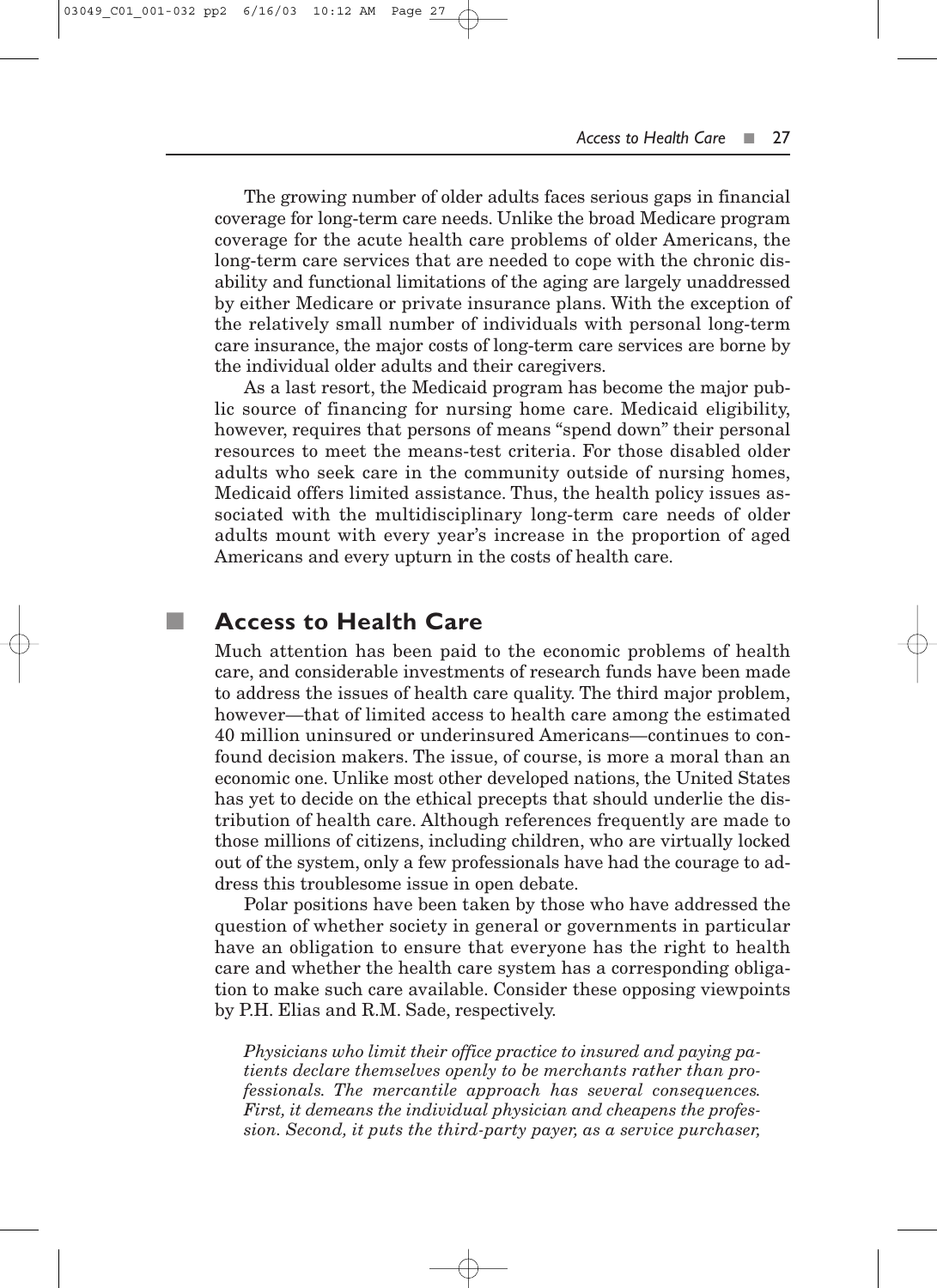#### 28 ■ OVERVIEW OF HEALTH CARE: A POPULATION PERSPECTIVE

*in a position of greater importance than the patient. Third, it fosters the myth that physicians as a group are greedy and self-serving rather than dedicated and altruistic. And most important, it deprives a large segment of our fellow humans of care. Physicians who value their professionalism should treat office patients on the basis of need, not remuneration.14*

*The concept of medical care as the patient's right is immoral because it denies the most fundamental of all rights, that of a man to his own life and the freedom of action to support it. Medical care is neither a right nor a privilege: it is a service that is provided by doctors to others who wish to purchase it. It is the provision of this service that a doctor depends upon for his livelihood. . . . If the right to health care belongs to the patient, he starts out owning the services of a doctor without the necessity of either earning them or receiving them as a gift from the only man who has the right to give them; the doctor, himself.15*

Although health care providers debate their individual and personal obligations to provide uncompensated care, the system itself finessed the problem for a long time by shifting the costs of care from the uninsured to the insured. This unofficial but practical approach to indigent care was ethically tolerable as long as the reimbursement system for paying patients was so open-ended that the cost of treating the uninsured could easily be passed on to paying patients. The cost shifting that worked under retrospective reimbursement, however, was not feasible under prospective payment and diagnostic reimbursement guidelines. Under the current price-competitive market pressures, health care providers are in the uncomfortable position of having to apply some kind of government intervention to address the problems of health care access.

Thus, the shifting winds of health care reform only underscore the confusion of the health policy of the United States. At the same time, U.S. health policy makers would like to assure the public that the health care system provides all citizens with comparable access to health care while maintaining the freedom of the providers from government interference in decisions about service production and delivery—and add for good measure that the system exercises budgetary and cost controls in the process.

It is obvious that these goals are contradictory and that attainment of any two leaves the third uncontrolled. Thus, policy makers have been forced to choose among pairs of these goals, or fail to achieve all three. In the 1990s, the government chose to let providers and insurers work out what care would be delivered and how, as long as they met government requirements for budgetary and cost controls. The third goal, equitable access, seems to have been deferred indefinitely. The achievement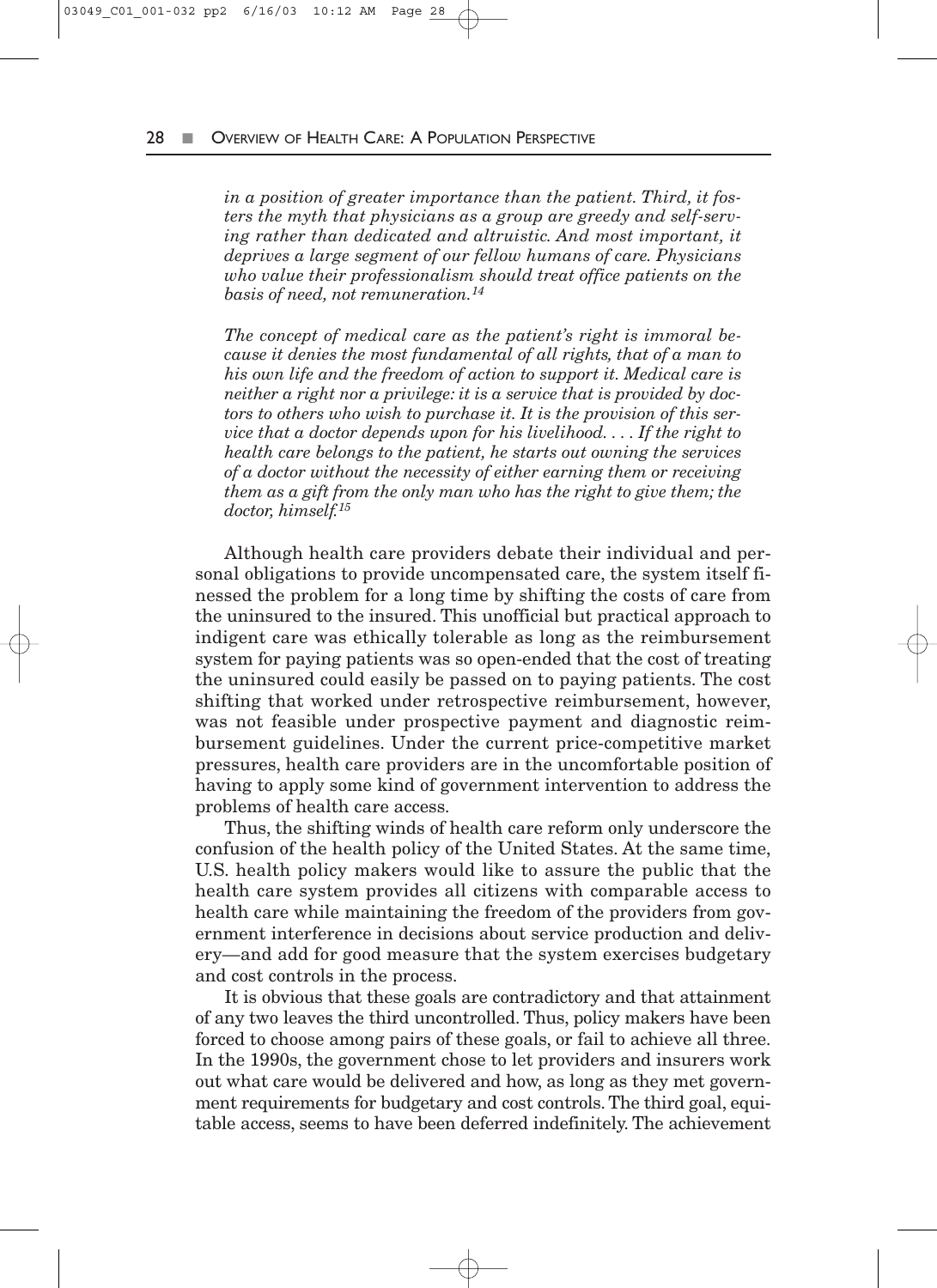of some kind of universal coverage that ensures all Americans have access to a basic level of health care will not be resolved effectively until the system's stakeholders and the supporting public can formulate and reach consensus on the fundamental values underlying the problem.

# ■ **Quality of Care**

Another health care system problem area relates to variations in the quality and appropriateness of medical care. The uncertainty that pervades current clinical practice is far greater than most people realize. Problems in the quality and appropriateness of a great many diagnostic and therapeutic procedures impact heavily on costs.

Since the November 1999 report of the Institute of Medicine that estimated that medical errors take from 44,000 to 98,000 lives per year, Congress, the president, medical institutions, and the public have been stirred to respond to a problem that has existed for years. The increasing complexity of the health care system, the potency of its pharmaceuticals, the dangers inherent in invasive surgical procedures, and the potential for error in the many information transfers that occur during hospital care combine to put patients at serious risk. The strategies proposed to cope with these problems, as well as the physician report cards, clinical guidelines, and other mechanisms designed to address inexplicable variations in the provision of medical care, are discussed in subsequent chapters.

It is important, however, to recognize the seriousness of the medical error problem. Health care errors are the leading cause of preventable deaths in the United States. Deaths resulting from medical mishaps in acute care hospitals alone are between the 5th and 8th leading causes of all deaths in the United States. The overall burden on society is much greater when both fatal and nonfatal events are counted and when medical mishaps in medical offices, ambulatory centers, and longterm care facilities are considered.16

# ■ **Conflicts of Interest**

One of the greatest advantages of the high-technology health care systems that serve most metropolitan areas in the United States is the ability of physicians and patients to benefit from referrals to a broad range of highly specialized clinical, laboratory, rehabilitation, and other services. The array of comprehensive diagnostic and therapeutic resources available in most communities greatly enhances the clinical capability of health care providers and the care of their patients.

In recent years, however, more and more providers have begun to invest in laboratories, imaging centers, medical supply companies, and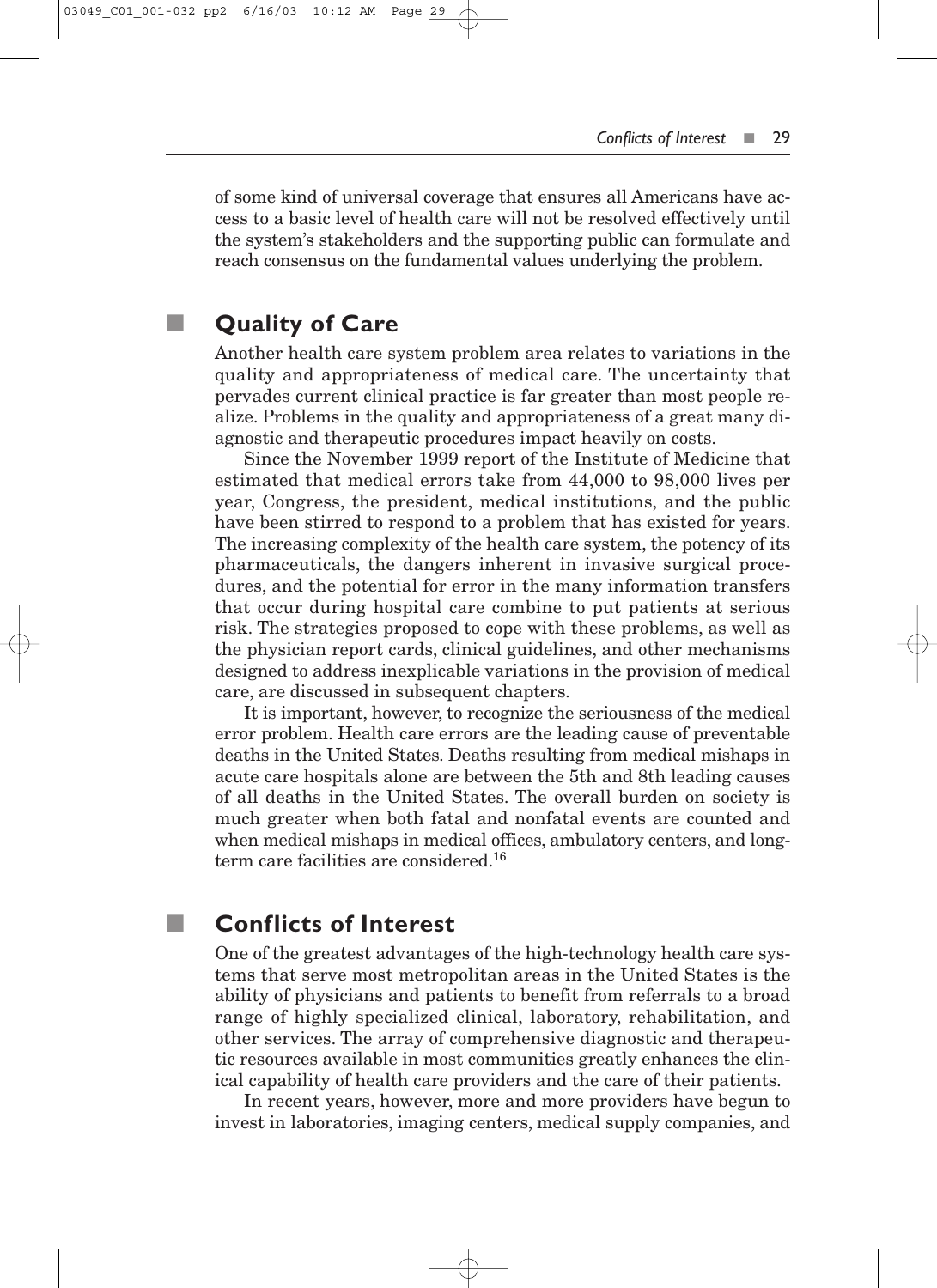#### 30 **B** OVERVIEW OF HEALTH CARE: A POPULATION PERSPECTIVE

other health care businesses. In many cases, these are joint ventures with other institutions that conceal the identity of the investors. When health care providers refer patients for tests or other services to health care businesses that they own or in which they have a financial stake, there is a serious potential for conflicts of interest. In fact, for the last several years, this referral for profit has been a sensitive medical issue during congressional debates. Both federal and state governments and the AMA have conducted studies that confirm that physician-owned laboratories, for example, perform more tests per patient at higher charges than those in which physicians have no investments. These conflicts of interest undermine the traditional professional role of physicians and significantly increase health care expenditures. Government attempts to limit self-serving entrepreneurial activities of physicians are driven by economic concerns. The ethical implications should be of concern to the medical profession. A major contribution would be made to the code of conduct for health care providers if the AMA provided physicians with a few clear guidelines regarding the growing encroachment of commercialism on medical practice.17

# ■ **Health Care's Ethical Dilemmas**

Once almost an exclusive province of physicians and other health care providers, moral and ethical issues underlying provider/patient relationships and the difficult decisions resulting from the vast increase in treatment options are now in the domains of law, politics, journalism, health institution administrations, and the public. Since the 1970s, the list of ethical issues has expanded as discoveries in genetic identification and engineering, organ transplantation, a mounting armamentarium of highly specialized diagnostic and therapeutic interventions, and advances in technology have allowed the lives of otherwise terminal individuals to be prolonged. In addition, an energized health care consumer movement advocating more personal control over health care decisions, economic realities, and the issues of the most appropriate use of limited resources are but a few of the topics propelling values and ethics to the top of the health care agenda. There is a social dimension to health care that never existed before and that the health professions, their educational institutions, their organizations, and their philosophical leadership are just beginning to address.

Clearly, the rapid pace of change in health care and the resulting issues have outpaced U.S. society's ability to reform the thinking, values, and expectations that were more appropriate in a bygone era. Legislative initiatives are, correctly or not, filling the voids. The 1997 decision of the U.S. 9th Circuit Court of Appeals permitting physicianassisted suicide for competent, terminally ill adults in the state of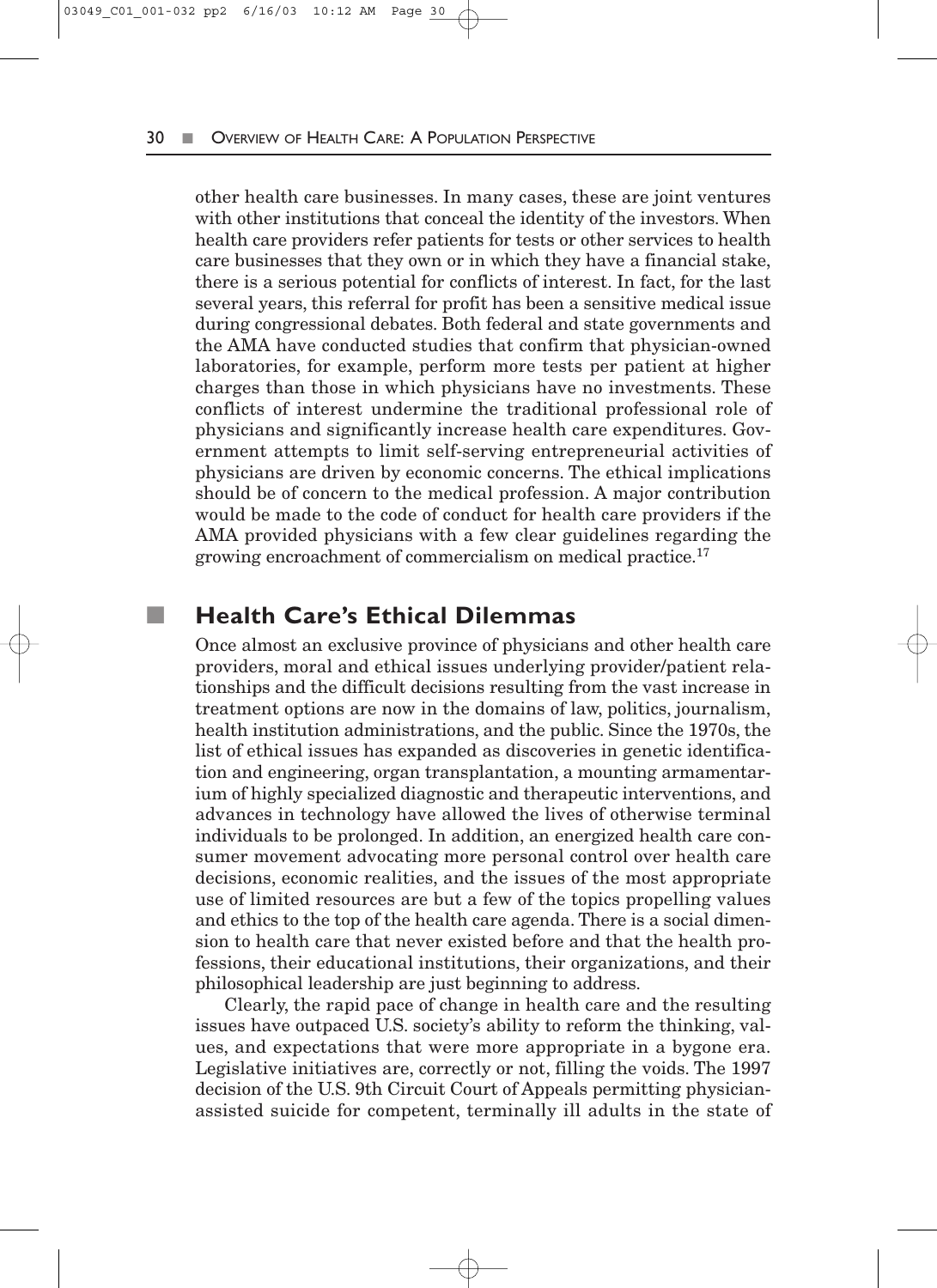Oregon is an unprecedented example. New York State's 1990 passage of health care proxy legislation that allows competent adults to appoint agents to make health care decisions on their behalf if they become incapacitated is another. Living wills that provide advance directives regarding terminal care are now recognized in all 50 states.

Issue by issue, the country is trying to come to grips with the ethical dilemmas that modern medicine has created. The pluralistic nature of this society, however, and the Judeo-Christian concepts about caring for the sick and disabled that served so well for so long make sweeping reformation of the ethical precepts on which health care has been based very unlikely.

As Americans continue to live longer and new technologies vastly improve the treatment of disease, a new generation of health plans will evolve. The basic issues of cost, quality, and access, however, will undoubtedly persist, joined by a host of new concerns. How to improve Americans' health behaviors, how to involve consumers more effectively in health care decisions, and how to determine responsibility for medical management are among the challenges of this decade.

#### ■ **Notes**

- 1. E. Ginzberg, "Health Care Reform—Why So Slow?" *New England Journal of Medicine* 322 (1990): 1464–1465.
- 2. R.J. Samuelson, "A Little More Piece of Mind," *Newsweek* 128, no. 17 (1996): 55.
- 3. F. Wolinsky, *The Sociology of Health Principles, Practitioners and Issues*, 2nd ed. (Belmont, CA: Wadsworth, Inc., 1988).
- 4. World Health Organization, *The World Health Organization: A Report on the First Ten Years* (Geneva, Switzerland: 1958).
- 5. D.I. Blumberg et al., "The Physician and Unconventional Medicine," *Alternative Therapies* 1, no. 3 (July 1995): 31–35.
- 6. B. Carton, "Health Insurers Embrace Eye-of-Newt Therapy," The *Wall Street Journal*, 30 January 1995, B1.
- 7. R. Abelson and P.L. Brown, "Alternative Medicine Is Finding Its Niche in Nation's Hospitals," The *New York Times*, 13 April 2002, B1, B3.
- 8. K. Fickenscher and M.L. Voorman, "An Overview of Rural Health Care," in *Improving Health Policy and Management: Nine Critical Research Issues for the 1990s*, ed. S.M. Shortell and U.E. Reinhardt (Ann Arbor, MI: Health Administration Press, 1992), 111–149.
- 9. Fickenscher and Voorman, "An Overview of Rural Health Care," 111–149.
- 10. Federal Interagency Forum, http://www.agingstats.gov/chartbook2000/population.html (8 September 2000). Accessed 15 September 2002.
- 11. J.C. Day, *U.S. Bureau of the Census, Population Projections of the United States by Age, Sex, Race and Hispanic Origin: 1993 to 2050, Current Population Reports (middle series projections),* (Washington, DC: Government Printing Office, 1993), 25–1104.